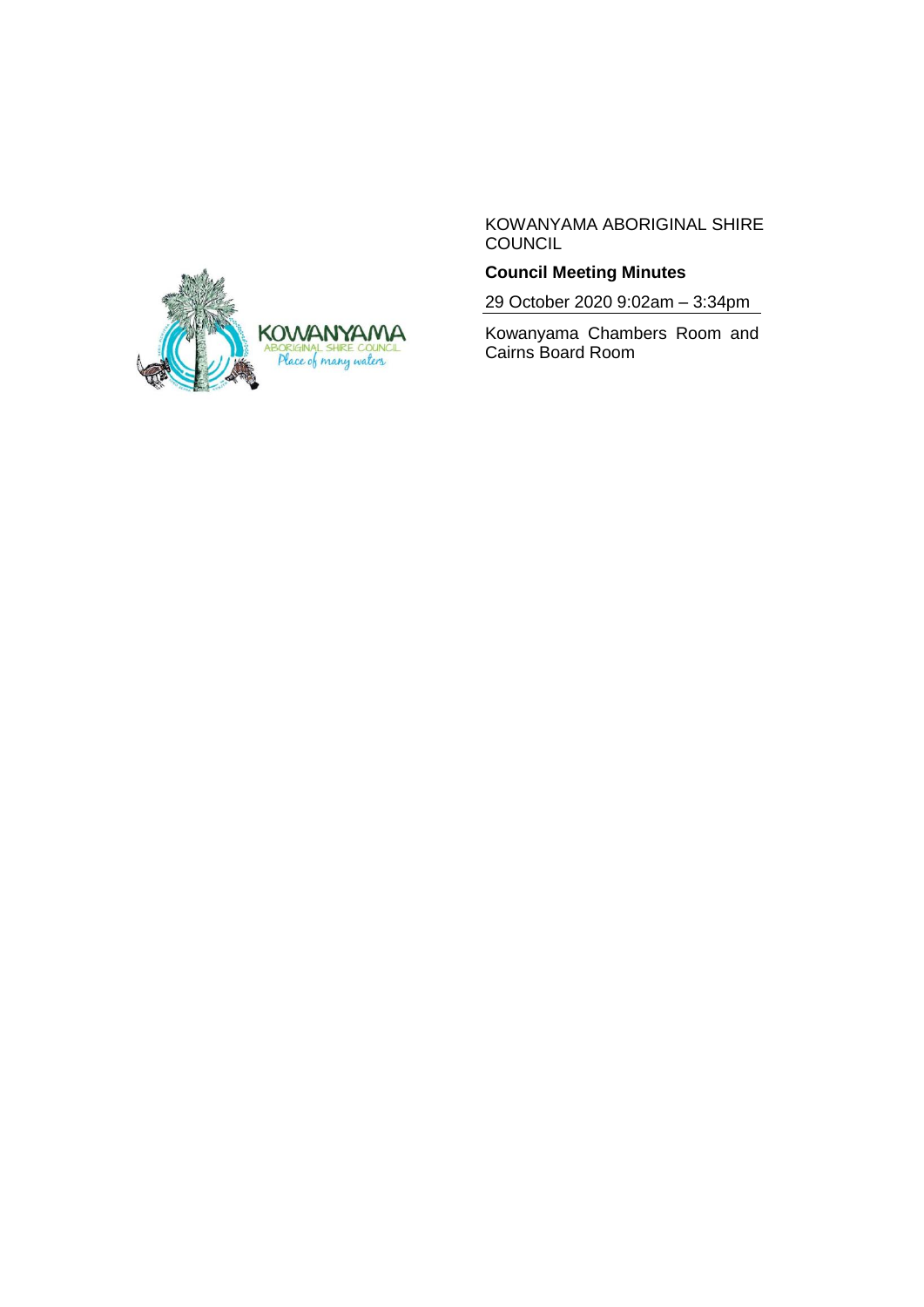# **Present:**

**Councillors**

Mayor Robbie Sands (Chair) – Kowanyama Boardroom

Deputy Mayor Cameron Josiah (Councillor) – Kowanyama Boardroom

Cr Teddy Bernard (Councillor) – Kowanyama Boardroom

Cr Richard Stafford (Councillor) – Kowanyama Boardroom

Cr Jacob Elroy Josiah (Councillor) – Kowanyama Boardroom

# **Executive**

Gary Uhlmann, Chief Executive officer (CEO) – Kowanyama Boardroom

Chris McLaughlin, Acting Executive Manager Governance and Operations (A/EMGO) – Cairns Boardroom

Andrew Hay, Executive Manager Finance (EMF) – Cairns Boardroom

Kevin Bell, Executive Manager Community Services (EMCS) – Kowanyama Boardroom

David McKinley, Executive Manager Roads, Infrastructure & Essential Services, (EMRIES) – Kowanyama Boardroom

Christine Delaney, Executive Manager Human Resources (EMHR) – Kowanyama Boardroom

# *Meeting Commenced: 9:02am*

# *Housing Public Works (HPW) Report Review*

Department of Housing joined Council for a meeting regarding the social housing in Kowanyama.

# **Attendees from HPW:**

Jacob McKenna – A/Manager (Remote Home Ownership)

Tim Poole – A/Director (Engagement and Partnerships Team / Aboriginal and Torres Strait Islander Housing)

Jamie Lupson – A/Principal Program Officer

# **Attendees from Kowanyama Aboriginal Shire Council:**

Judy Austin – Project Officer – Governance and Operations

Chris McLaughlin – A/Executive Manager Governance and Operations

Gary Uhlmann – Chief Executive Officer

Robbie Sands – Mayor

Cameron Josiah – Deputy Mayor

Jacob Elroy Josiah – Councillor

Teddy Bernard – Councillor

Richard Stafford – Councillor

Attendees from Housing Public Works presented information on the current situation of Kowanyama social housing, Katter Leases and the Remote Home Ownership program.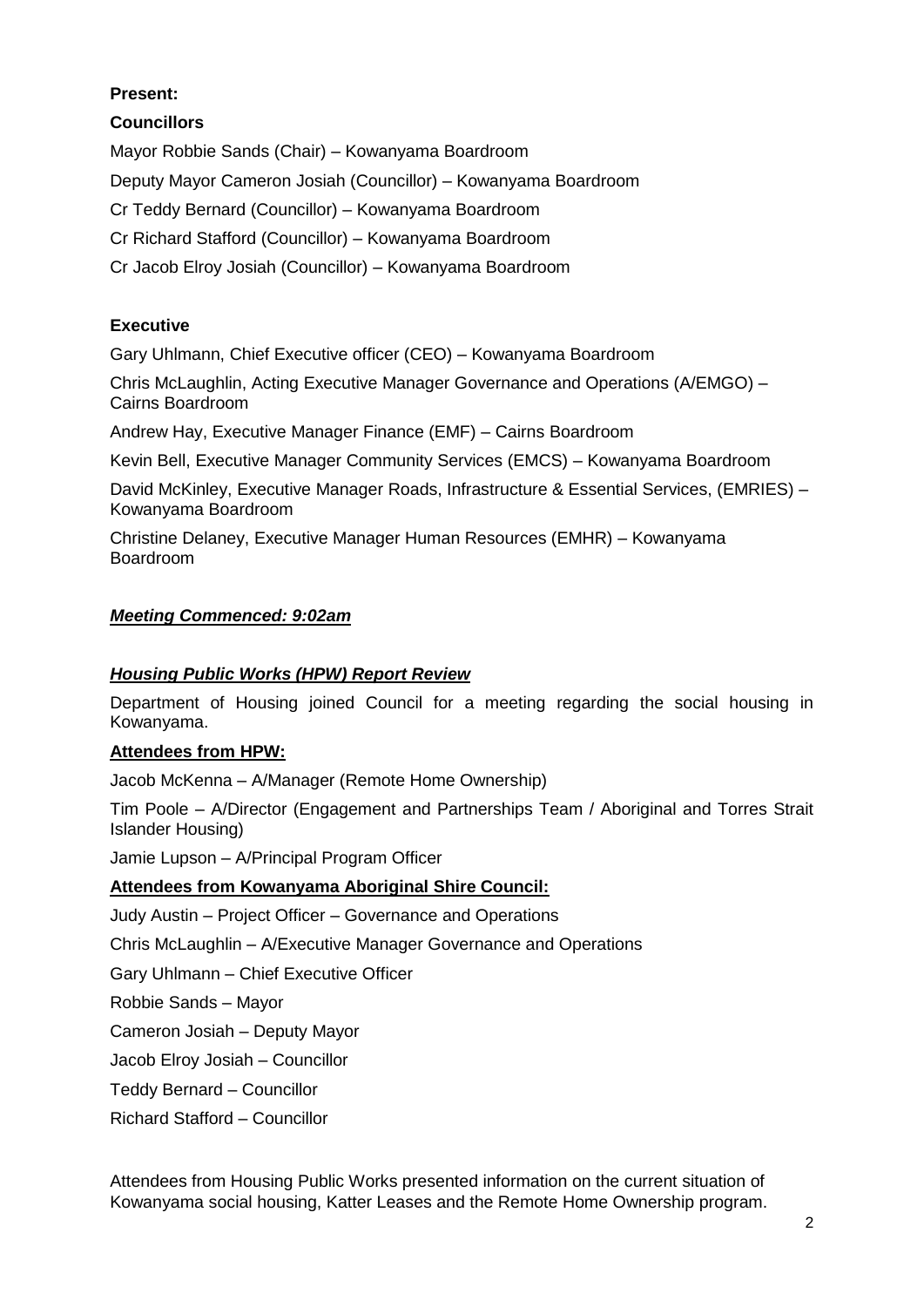# **COUNCIL MEETING – commenced 10:29am**

## **1) Welcome & Apologies**

The Mayor welcomed the Councillors and Executive team to the meeting. Council acknowledged that Ms Katherine Wiggins is on maternity leave and Dr Chris McLaughlin is acting in her position as Executive Manager Governance and Operations.

Councillor Stafford advised that he will be leaving at 3pm due to personal reasons.

## **2) Minutes from previous meeting**

| <b>RESOLUTION - Minutes</b><br>Minutes from previous Council Meeting 16<br>September 2020<br><b>Minutes</b><br>That the above minutes be adopted as true and<br>accurate | <b>Moved: Cr Sands</b><br>Seconded: Cr J. Josiah<br><b>MOTION CARRIED:</b><br><b>All in favour</b> |
|--------------------------------------------------------------------------------------------------------------------------------------------------------------------------|----------------------------------------------------------------------------------------------------|
|                                                                                                                                                                          |                                                                                                    |

# **3) Current and Ongoing Action Items**

Dr Chris McLaughlin presented the action items from September council meeting.

#### **Action Item**

EMGO to organise meeting with the PBC

- Animal Management working on pest management plan for corellas. Act early to cull the scout birds first.
- Housing Council's decision for 99-year leases
- Katter Leases have a different process social housing was developed on Katter Lease properties. Social house would be transferred as well as the land.

Executive Team to continue working on outstanding action items.

### **4 a) Chief Executive Officer – Information Report**

- Infrastructure roads crew have done a fantastic job and the quality is excellent.
- Stockpiling gravel at Shelfo for after the wet season (Shelfo to National Park).
- Kowanyama is the first to finish the TIDS money funding giving the community a good reputation.
- Building projects are going well and tenders have been sent out and awarded for: Contractor's Camp, Workshop, Design for the Women's Meeting Place, Canteen.

### **Action Item**

EMCS to organise steel blade fans in Community Centre

- Contractor's (Kieza) are out at Oriner's Station doing work on the tanks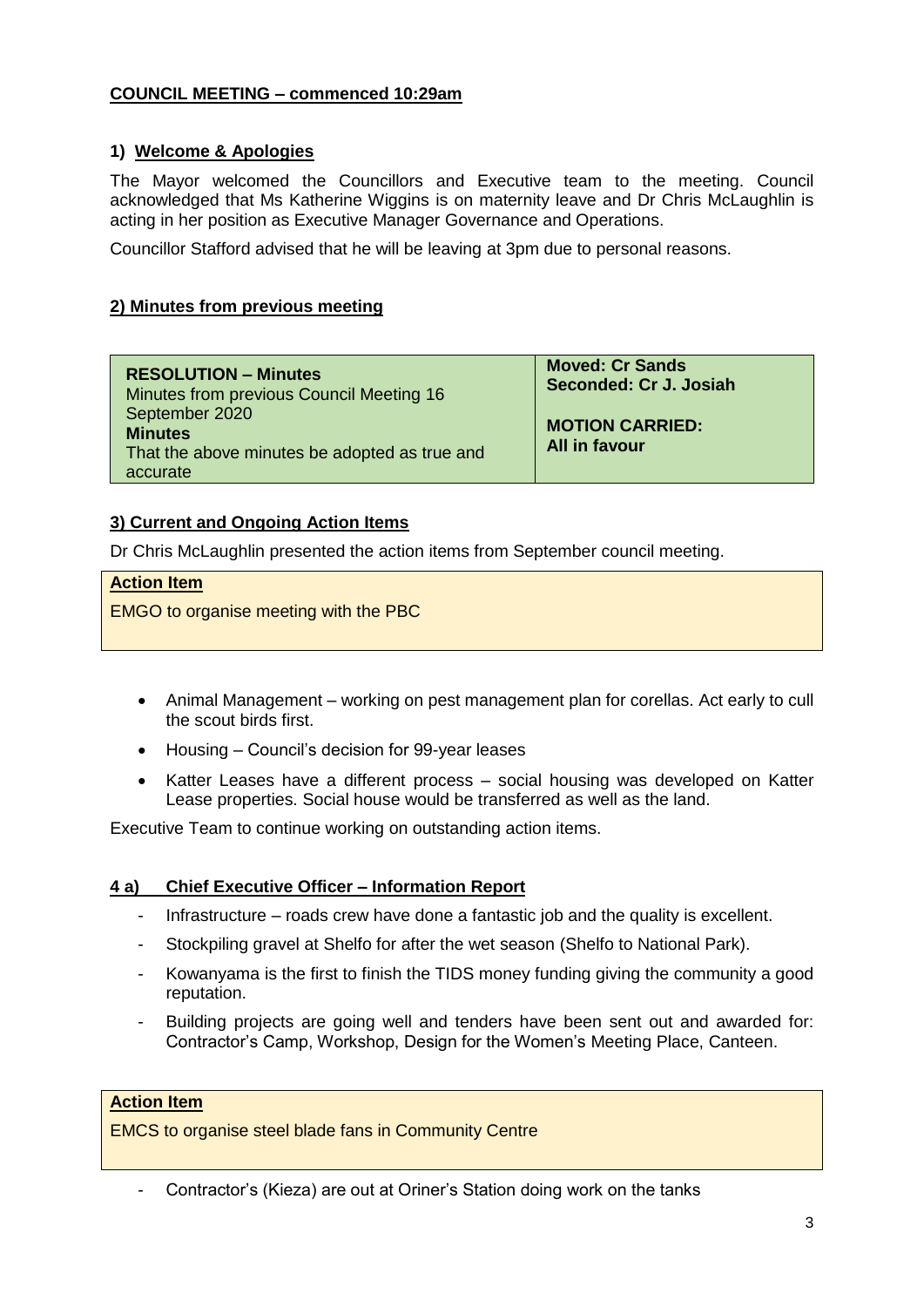- Have contacted the Justice Department for a 6-month extension on take-aways
- All contractor's have been told to get all materials into community ASAP
- Batching Plant estimated 800-1200 cubic metres program for deliveries
- Workshop operations mechanics are going well
- Cattle Company legal advice meet with the PBC
- Canteen Lease working through different options. CEO to meet with Thomas Hudson and Jenny Fruscher
- Carbon monies \$688k billed
- Rangers interviews have been conducted and are to start next week
- Win \$250k trial tourism options for Oriner's and Sefton Stations. Have spoken with TO's for ideas. Camping, tours of land with the TO's etc.

## **4 b) Executive Manager Governance and Operations**

## **i) Information Report**

## **Cattle Company**

The legal position with regard to the Cattle Company is now settled following the 2020 Supreme Court of Queensland decision – *Council is now the owner of all cattle and Cattle Company infrastructure and cash.*

Council is however receiving some resistance from Abm Elgoring Ambung Aboriginal Corporation RNTBC ("the PBC") with regard to ownership of the cattle on PBC DOGIT.

In the meantime, Council management continues to work with the Cattle Company liquidators, Price Waterhouse Coopers (PWC), to ascertain transfer and registration processes for cattle in line with the Supreme Court of Queensland ruling and to ensure the wellbeing of livestock, for the benefit of the wider Kowanyama community.

### **Action Item**

EMGO to organise and send a town mapping plan to the CEO

# **Carbon Farming**

In October 2020, Council invoiced Aboriginal Carbon Foundation for \$680,000.

# **Community Consultations**

Governance and Operations is currently working with Community Services to design community consultations for:

- The relocation of the dump;
- Use of the swimming pool during sorry business; and
- Noise restrictions and local law.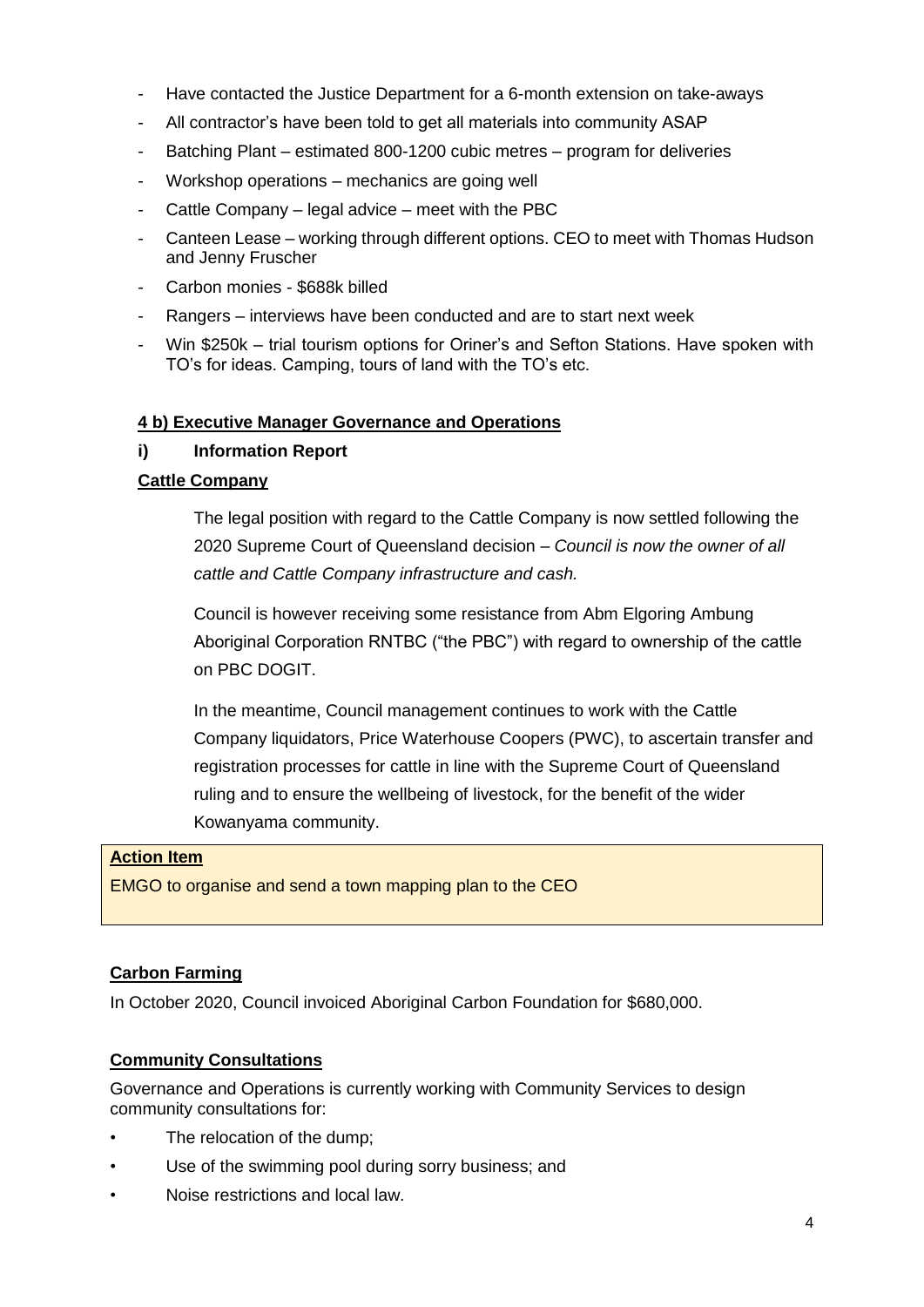# **Aviation Services Australia Lease**

The Aviation Services Australia (ASA) lease over its current transmitter site has expired. Formal notice has been issued by Council to ASA seeking it to remove its improvements from the site and restore the land in question by 31 October 2020. ASA has been advised that no holding over period will be granted by Council. A detailed exit plan has been requested of ASA by Council. It is noted that the land has been earmarked for potential future social housing subdivision. Once more information is available in relation to the exit plan, details will be provided to Council.

# **Records Management System**

The move to the new records management system is on track, comprising:

- Physical Records Archiving Process.
- Develop plan for digitization of records.
- Continue Migrating teams to SharePoint Community Services and Finance.
- Server replacement/installation.
- IT Assets Management (Tracking & Disposal).
- Migrating more teams over to SharePoint and follow-on training.
- Active Directory Re-alignment.
- Multi-Factor Authentication (MFA) Roll-out.

## **Social Housing Tenancy Management**

It has been identified that approximately 53 social housing lots, comprising 67 social houses are not presently being tenancy-managed by the Department of Housing and Public Works (HPW) under an Agency Agreement with Council. Note that an Assistance Agreement still exists between HPW and Council with regard to ongoing maintenance of the 67 social houses by HPW.

A lack of Agency Agreement means that HPW is not receiving rent on behalf of Council with respect to those 67 social houses. Council's current strategy is to seek to include those 67 houses under an Agency Agreement with HPW, so that they are appropriately managed in the best interests of the tenants. HPW has previously argued that this is not possible due to granted Katter Leases over these 53 lots. However, Council management is aware of precedents in other Indigenous communities where Agency Agreements exist over Katter Leased-lots and will continue to advocate in this regard to appropriate HPW management.

Political support may be sought (Mayor Sands, Warren Entsch & Cynthia Lui etc).

# **Township Mapping Project**

Judy Austin, Project Officer, is continuing to work with DATSIP on a mapping project which will identify current land uses in Kowanyama township, including social housing and vacant land. The mapping project also includes a set of maps identifying essential infrastructure (e.g. water, sewage and electricity) and Judy is coordinating a review of these with Council's Road, Infrastructure and Essential Services team.

# **New Social Housing Builds**

Native Title consultation for some of the properties earmarked for new social housing builds will occur with the PBC in Kowanyama on Tuesday 3 November. DATSIP have been coordinating the process and will attend the consultation along with Council representatives. Dr Chris McLaughlin and Judy Austin from Council's Governance and Operations team will be in Kowanyama from the  $2^{nd}$  to the  $4^{th}$  November.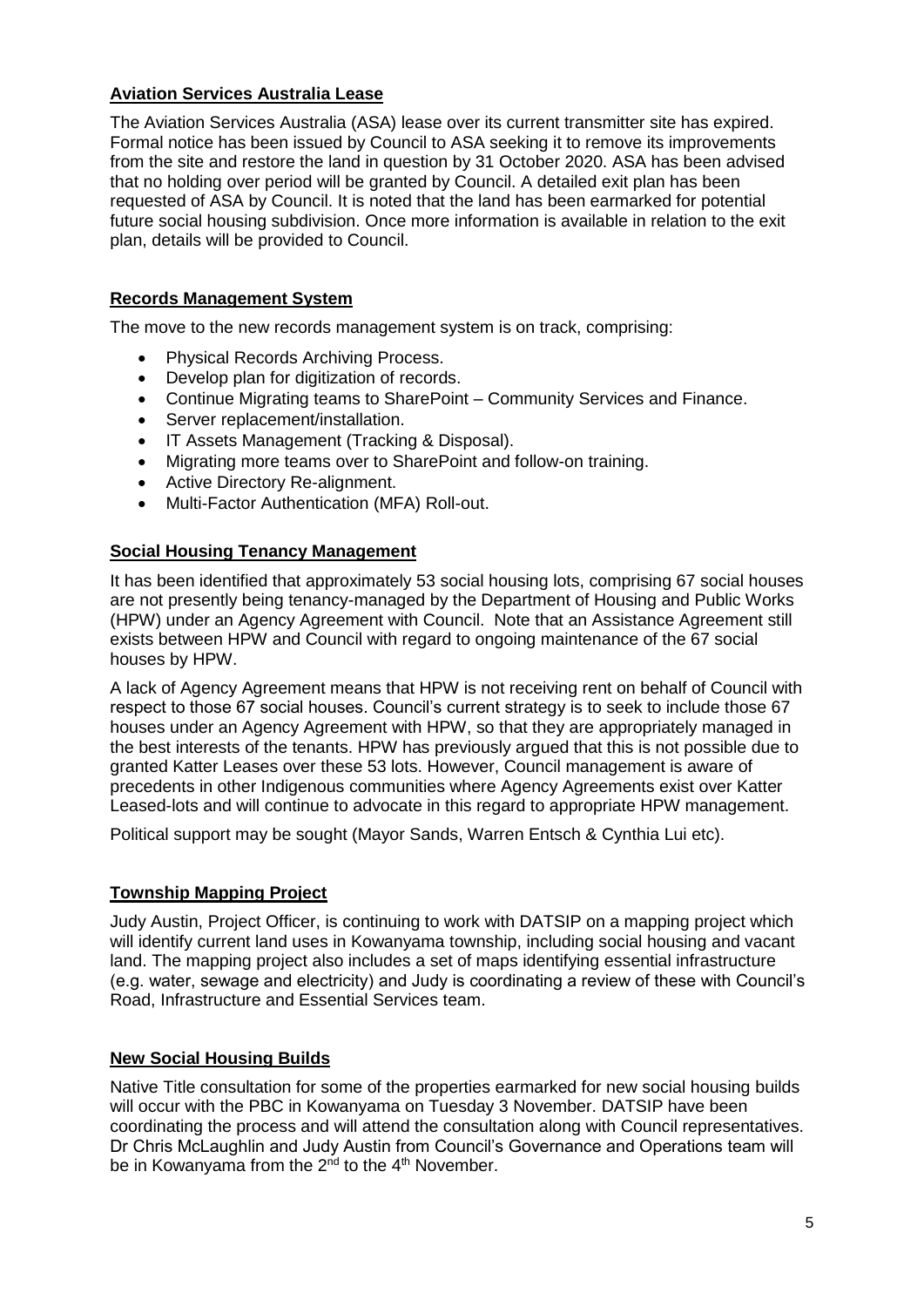# **Native Title Training**

Native Title training for the Mayor and Councillors is scheduled to occur during the morning of Wednesday 4 November in Kowanyama. This will be conducted by DATSIP, Crown Law and Dr Chris McLaughlin, A/Executive Manager Governance and Operations.

### **Annual Report**

Council's Annual Report is required to be endorsed by Council within 30 days of Council's audited financial statements for the previous financial year being endorsed by the Auditor General. It is expected endorsement will occur at the December 2020 Ordinary Meeting.

### **Annual Operational Plan Q1 Update**

It is a requirement of the *Local Government Act 2009* (Qld) that Council receive quarterly updates of progress against its Annual Operational Plan. This will be presented to Council at its November Ordinary Meeting covering the period July/ Aug/ September 2020.

#### **Register of Interests**

Further to this month's Governance and Operations Information Report on New Local Government Reforms commencing 12 October 2020, the Mayor and Councillors must complete and submit to the CEO a new Register of Interests for themselves and their related persons by **no later than 11 November 2020.**

### **ii) Agenda Report – Information Report updates to Local Government Reform**

Dr Chris McLaughlin presented Agenda report – update on the Belcarra Report.

#### *Cr J. Josiah left meeting at 11:35am*

*Cr Bernard left meeting at 11:35am and returned at 11:36am*

#### **Background**

Following recent Local Government Reforms, the Department of Local Government and Multicultural Affairs has announced a set of reforms that council must abide by. Details that of particular relevance to Kowanyama Aboriginal Shire Council are detailed below.

#### **Key Details**

#### Agenda Reports

Currently councils are only required to upload their minutes to their websites. This has now changed; all Agenda Reports must also be uploaded by 5pm the day following councillors being provided them.

#### Closed Business Reports

The reasons why a council report can be discussed in closed business has been updated and no longer allows for contracts, such as tenders, sole supplier and specialist supplier report, to be discussed in Closed Business. The reasons why a meeting can be closed are now as follows: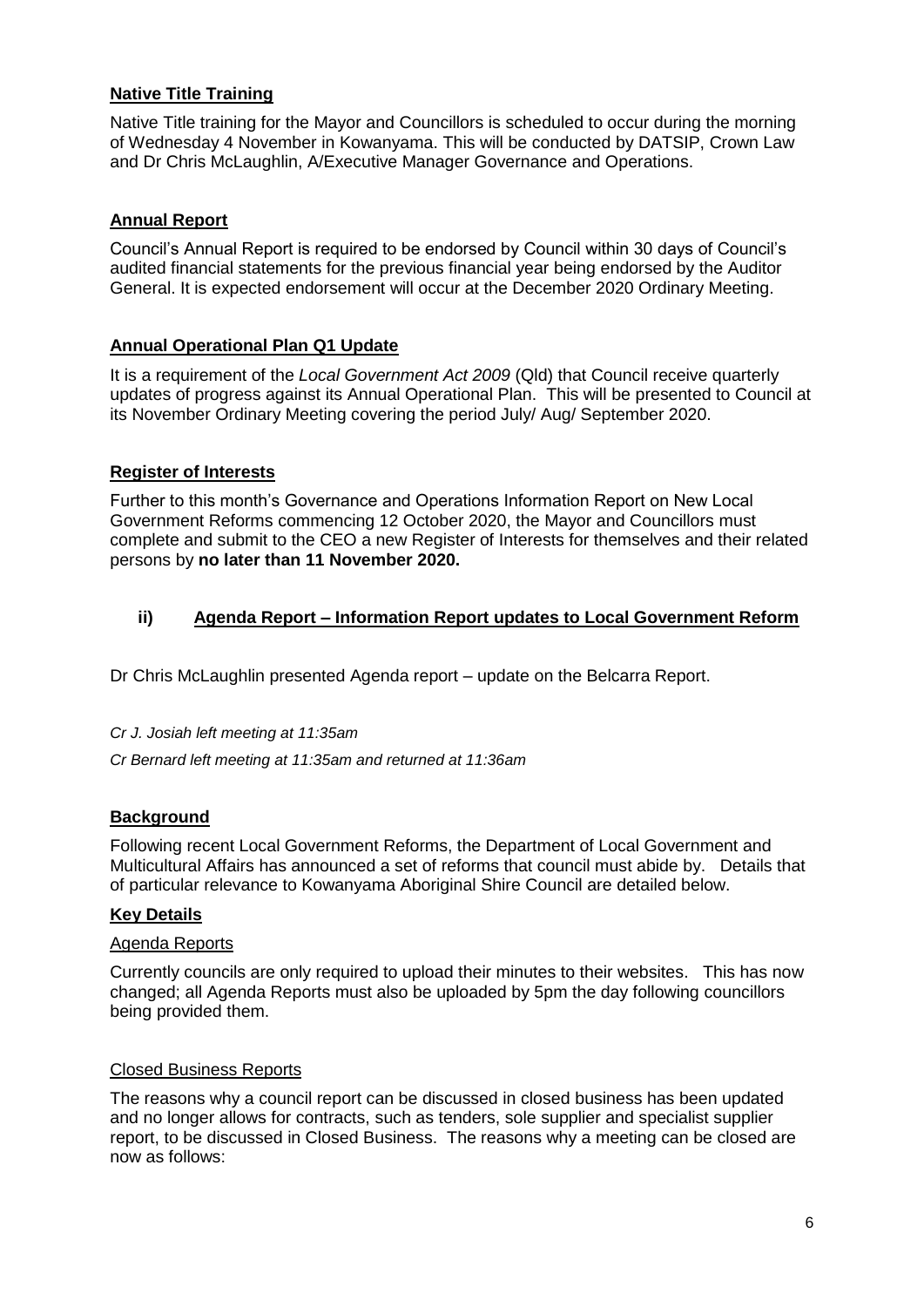- the appointment, discipline or dismissal of the chief executive officer
- industrial matters affecting employees
- the budget
- rating concessions
- legal advice or legal proceedings
- matters that directly affect the health and safety of an individual or group
- negotiations about commercial matters or acquiring land
- matter council is required to keep confidential by the state or commonwealth.

## Receiving Papers

Whilst this is not a new requirement, it is worth noting that Councillors in an Indigenous regional council must receive written notice at least four days before the meeting. The written notice will include an agenda of items to be discussed as well as reports or other documents that are being presented at the meeting.

### Model Meeting procedures

The purpose of the model meeting procedures is to set out certain procedures to ensure the local government principles are reflected in the conduct of council meetings. Council already has a set of endorsed Model Meeting Procedures but is now required to update them including the following amendments. Model meeting procedures specifically detail the following:

- Process for dealing with unsuitable meeting conduct by a councillor in a meeting
- Meeting process for dealing with suspected inappropriate conduct which has been referred to a local government by the Independent Assessor
- Prescribed conflict of interest this replaces a "Material Personal Interest" and is largely the same. Councillors must leave the room.
- Declarable conflict of interest this replaces a "Conflict of Interest" and is largely the same. Councillors can exclude themselves from the meeting or stay in the meeting if they believe they can be impartial.
- Reporting a suspected conflict of interest
- Loss of quorum
- Recording prescribed and declarable conflicts of interest
- Closed meetings
- Teleconferencing meetings councillors must apply three days prior to the meeting
- Voting procedures Once a collective decision is made, all councillors must abide by the decision. Councillors are free to publicly disagree with the decision afterwards, but they should be respectful and always acknowledge that the decision was agreed by the majority of councillors.
- Chairperson's casting vote If the vote is equal (tied) the chairperson gets a second additional vote, known as a casting vote.
- Failed motions If a vote of council does not pass, this does not mean the opposite decision was made. For example, if council votes on the approval of a development application, but it does not receive a majority of votes from councillors, this does not mean that council has decided to refuse the application.
- In that case, to reach a decision, councillors must make a new motion resolving to refuse the application. If this does not occur, the decision may be reconsidered by council at a later date, or in the case of some development decisions it may after a period of time be 'deemed to have been approved'.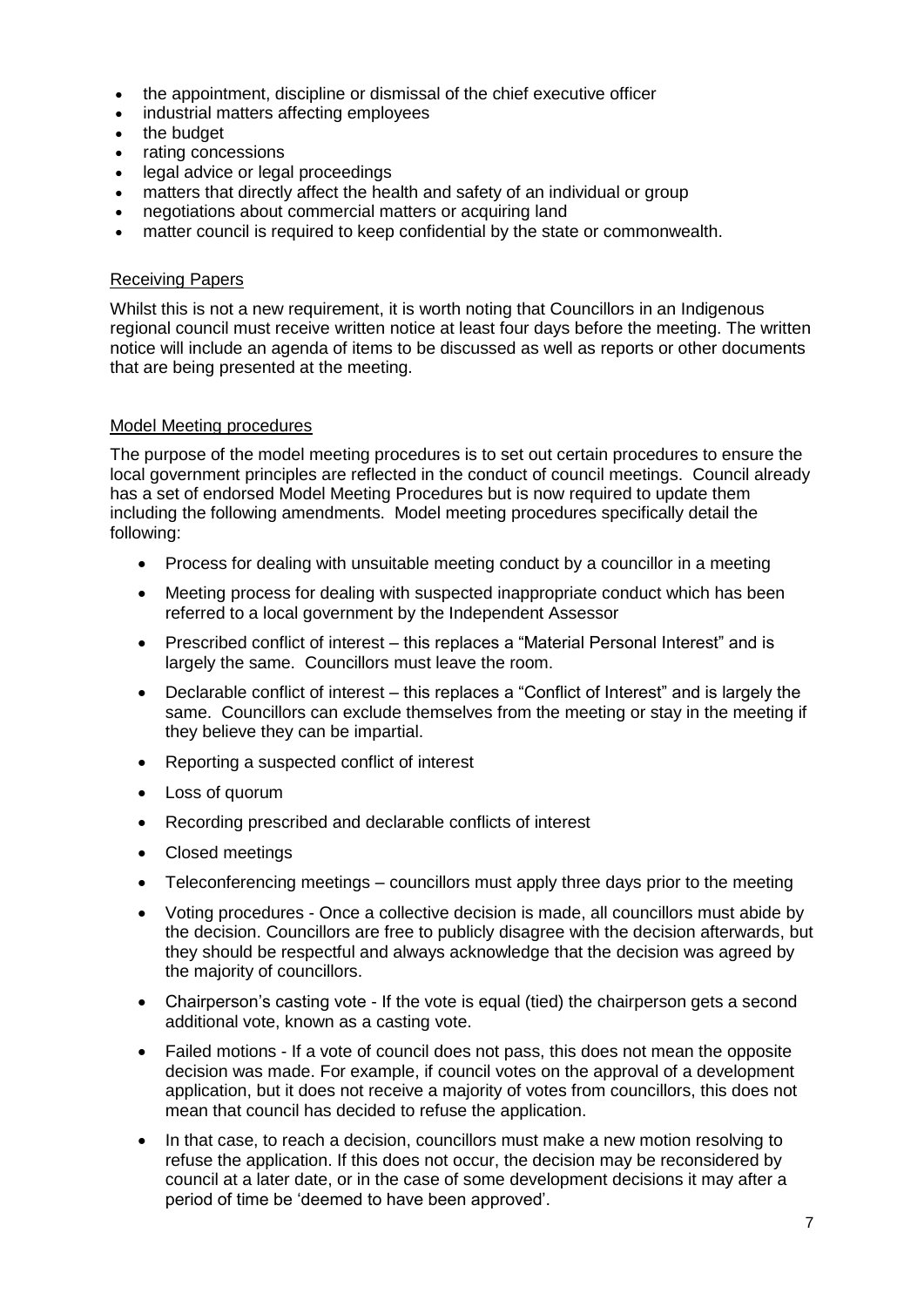# Code of Conduct

The Code of Conduct for Councillors has also been updated. The Code of Conduct is largely the same as the current version, there are some updates such as:

- Referencing council Advisors (but this is not applicable to our council as we do not have councillor advisors)
- Amending:
	- o "*Not bully, harass, intimidate or act in a way that the public would reasonably perceive a Councillor's behaviour to be derogatory towards other Councillors, Council employees and members of the public*"

To

- o "*Not use abusive, obscene or threatening language"*
- Amending:
	- o "*Avoid making unnecessary or irrelevant comments or accusations about Councillors or Council employees in order to undermine them or their position 3.4 Ensure behaviour and presentation is appropriate to maintain the dignity of the office of the Councillor* "

To

o "*When making public comment, clearly state whether they are speaking on behalf of Council or expressing their personal views 3.3 At all times strive to maintain and strengthen the public's trust and confidence in the integrity of Council and avoid any action which may diminish its standing, authority or dignity"*

### Register of Interests

Register of Interest forms have also been updated. Forms must be completed by Councillors and the Executive, their spouses and dependent children by 11 November 2020.

### Conflict of Interest:

Conflict of Interests are **now considered 'misconduct' and referred to Office of the Independent Assessor.**

# **Councillors directing staff**

No councillor, including the mayor, may give a direction to any other local government employee.

- Mayor Sands noted that the reference 3.3 of the code of conduct is important.

3.3 At all times strive to maintain and strengthen the public's trust and confidence in the integrity of Council and avoid any action which may diminish its standing, authority or dignity.

- Tender prices are confidential. The tender winner's price will have amount in the resolution.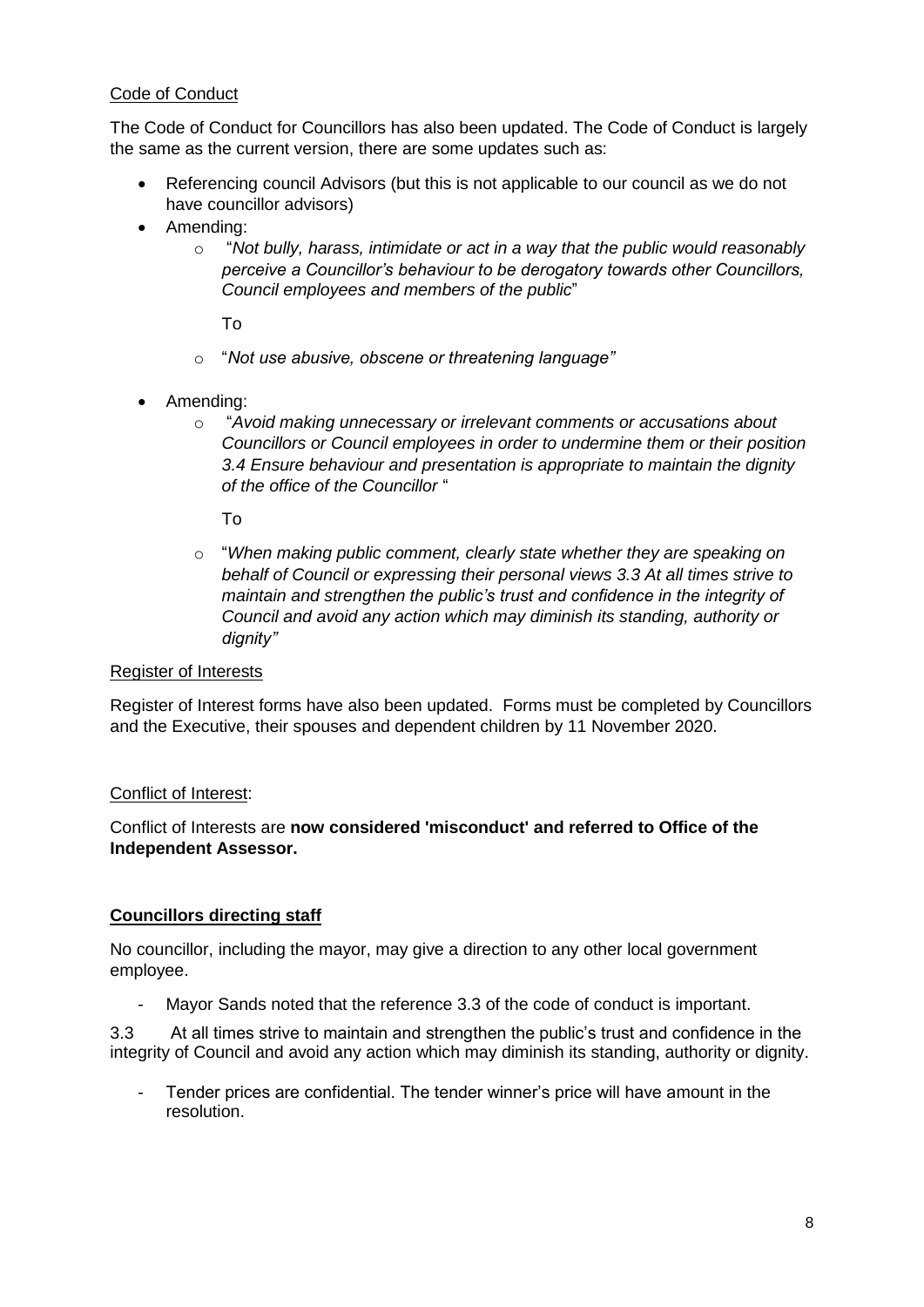## **Action Item**

EMGO to check the ruling for Conflict of Interest (being 4 years prior to Councillor election)

### **4c) Executive Manager Finance**

## **i) Information Report**

Key points from the September 2020 YTD report are as follows:

- net operating result is a \$512K deficit, this is \$3,006k less than budget
- actual net operating income is \$3,648 K this is \$3,264K lower than budget
- actual operating expenditure is \$4,160 this is \$257K lower than budget
- Untied Cash Funds balance is \$1,675 K
- The latest status on acquittal of the Council's credit.
- No expenditure is outside of the Procurement Policy for the reported month.

*Cr J. Josiah returned to meeting at 11:53am*

| KOWANYAMA ABORIGINAL SHIRE COUNCIL<br><b>CARBON FARMING</b> |                                       |              |           |              |            |         |            |         |         |
|-------------------------------------------------------------|---------------------------------------|--------------|-----------|--------------|------------|---------|------------|---------|---------|
|                                                             |                                       | 6 Year Total | 2019/20   | 2019/20      | 2018/19    | 2017/18 | 2016/17    | 2015/16 | 2014/15 |
| A/C Code                                                    | <b>Account Description</b>            | Actual       | Actual    | Actual       | Actual     | Actual  | Actual     | Actual  | Actual  |
|                                                             |                                       |              |           |              |            |         | \$         | \$      | \$      |
| Income                                                      |                                       |              |           |              |            |         |            |         |         |
| 14110                                                       | Commissions & Fees Revenue            | 3.000        | $\sim$    |              |            |         | 3.000      |         |         |
| 15000                                                       | Other Income                          | 1.691.097    | ÷.        |              |            | 622.879 | 76.818     | 264.400 | 612.000 |
| <b>Total Income</b>                                         |                                       | 1,694,097    | 0         | $\mathbf 0$  | 0          | 622,879 | 79,818     | 264,400 | 612,000 |
| <b>Expenses</b>                                             |                                       |              |           |              |            |         |            |         |         |
|                                                             | Salaries & Wages                      | 75,521       | 2,666     | 32,374       | 29.838     | 13,308  |            |         |         |
| 24140                                                       | <b>Staff Education &amp; Training</b> | 25,280       |           | 8,000        |            | 2,900   | 10.300     |         | 4.080   |
| 32110                                                       | Plant Hire                            | 16.383       |           |              |            |         | 3.330      | 12.740  |         |
| 40100                                                       | Consultants                           | 144,152      |           | 6.000        | 15.667     | 19.659  | 5,017      | 44.773  | 52.724  |
| 40110                                                       | Contractors                           | 102,855      |           | 28,188       |            | 14,927  | 59,741     |         |         |
| 42110                                                       | Travel Exps - Airfares                | 16,096       | 12,626    | 310          | 1,036      | 2,089   | 3,246      | 5.600   | 5.888   |
| 42130                                                       | Travel Exps - Meals & Incident        | 5,537        |           | 1,674        | 154        | 2.720   | 989        |         |         |
| 43150                                                       | Fees & Charges                        | 10           |           |              |            |         | 10         |         |         |
|                                                             | Motor Vehicles Expenses               | 7,538        | 322       | 1,139        | 2,730      | 3.669   |            |         |         |
|                                                             | Repairs & Maintence                   | 20,972       |           | 13,723       | 260        | 6,989   |            |         |         |
| 43170                                                       | Rates & Taxes                         | 79,259       | 15,419    | 30,707       | 29,790     | 4,973   | 8.848      | 4.941   |         |
| 43180                                                       | Rent                                  | 68.292       | 5,824     | 23,150       | 22,215     | 16,759  | 6,169      |         |         |
| 44100                                                       | Catering & Cleaning                   | 45           |           |              |            |         | 45         |         |         |
| 44170                                                       | Consumables/Materials                 | 29,814       | 492       | 10,512       | 4,859      | 3,108   | 9,201      | 2.134   |         |
| 45105                                                       | Admin Expenses                        | 36.086       | 123       | 14,743       | 1,513      | 30      | 0          |         |         |
|                                                             | <b>Total Operating Expenses</b>       | 627,213      | 37,472    | 170,520      | 105,989    | 91,131  | 106,896    | 70,186  | 62,691  |
| <b>Capital Expenditure</b>                                  |                                       |              |           |              |            |         |            |         | 324.672 |
| 32130                                                       | KASC23 Toyota L/Cruiser               | 50,900       |           |              |            |         | 50,900     |         |         |
|                                                             | 2017-5025 Custom Container Office     | 30.000       |           |              |            |         | 30,000     |         |         |
|                                                             | 2016-5013 Oriners Solar System        | 61,852       |           |              |            |         |            | 61.852  |         |
|                                                             | 2016-5016 Toro Titan Mower            | 7,759        |           |              |            |         |            | 7,759   |         |
|                                                             | 2016-5017Backpack Blower              | 3,088        |           |              |            |         |            | 3,088   |         |
|                                                             | KASC36 Canter Tipper                  | 32,638       |           |              |            |         |            | 32.638  |         |
|                                                             | Kubota F3690AAU Side Dischareg        |              |           |              |            |         |            |         |         |
|                                                             | Deck                                  | 25.000       |           |              | 25000      |         |            |         |         |
|                                                             | Toyota Hilux Dual Cab                 | 20,972       |           |              |            |         |            |         | 20.972  |
|                                                             | New Toyota Hilux 2020                 | 50,257       |           | 50,257       |            |         |            |         |         |
|                                                             | New Toyota Hilux 2020<br>New ATV      | 51,899<br>55 | 26.196    | 51,899<br>55 |            |         |            |         |         |
|                                                             |                                       |              |           |              |            |         |            |         |         |
|                                                             | <b>Total Capital Expenditure</b>      | 334,310      | 26,196    | 102,101      | 25.000     | 0       | 80,900     | 105.336 | 345.644 |
|                                                             |                                       |              |           |              |            |         |            |         |         |
|                                                             | Total Net Position - Profit / (Loss)  | 407.902      | (63, 668) | (272, 621)   | (130, 989) | 531.748 | (107, 978) | 88.877  | 203.664 |

# **Carbon Farming Profit & Loss YTD September 2020**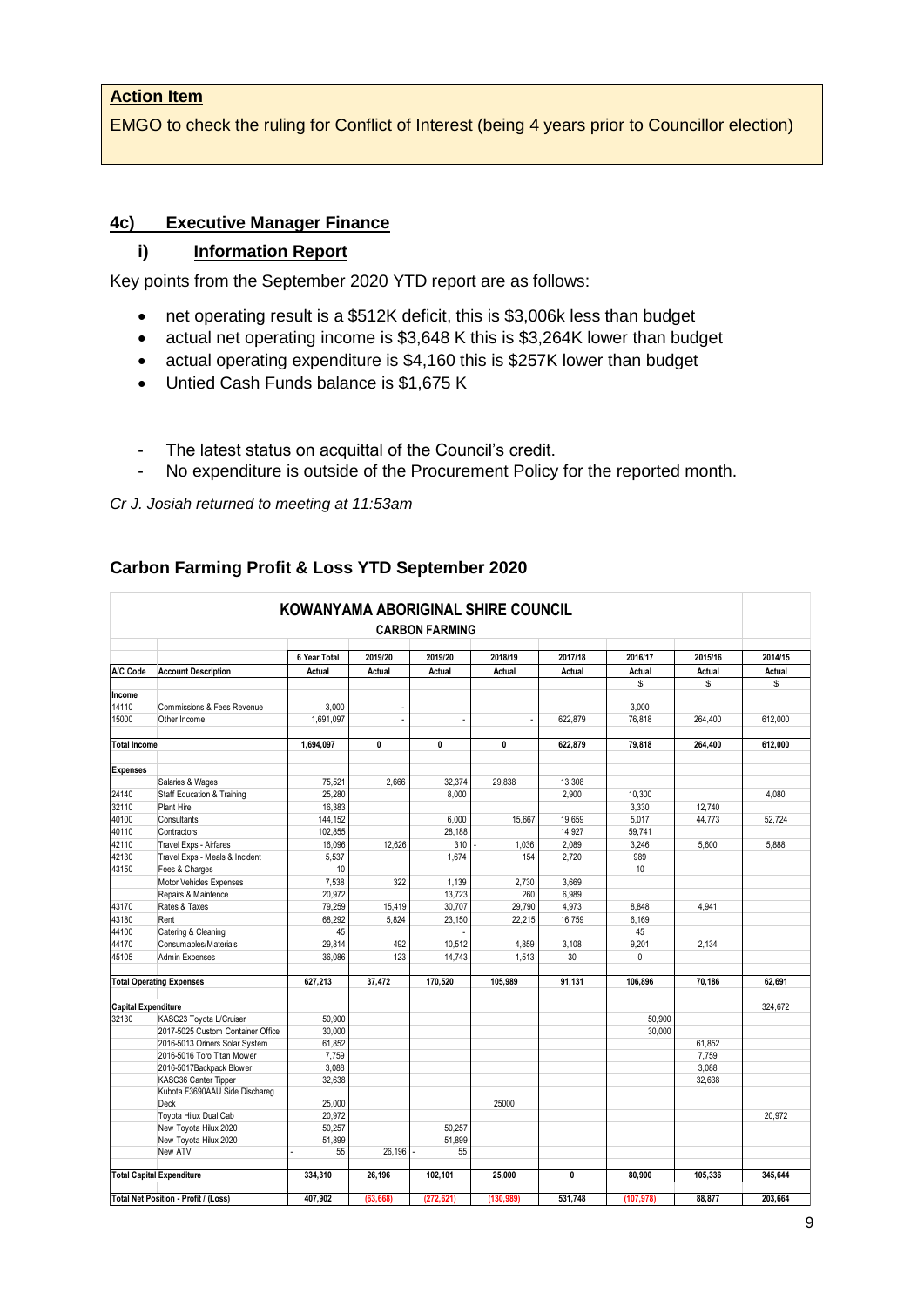# **ii) Agenda Report – Asset Disposal – Housing Assets**

Mr Andrew Hay presented Agenda Report to Council:

As per Council's Asset Disposal Policy, all asset disposals need to be disposed either via:

- 1. Council's Annual Asset Disposal Plan and adopted annual Budget
- 2. or a specific Council Resolution

Therefore, we propose the disposal of the following Assets

House – 226 Kowanyama Street Kowanyama was transferred to Rose Linda Possum under a Katter Lease dated the 11<sup>th</sup> September 2020.

House – 118 Street Kowanyama was transferred to Theresa Denise Jimmy and Faylene Jimmy under a Katter Lease dated the 2nd October 2020.

| <b>RESOLUTION</b><br>That in line with Council's Asset Disposal Policy,<br>Council endorse the disposal of the following assets:<br>House - 226 Kowanyama Street, Kowanyama (was<br>transferred to Rose Linda Possum under a Katter<br>Lease dated 11 September 2020<br>House - 1189 Chellikee Street, Kowanyama (was<br>transferred to Theresa Denise Jimmy and Faylene<br>Jimmy under a Katter Lease dated 02 October 2020 | <b>Moved: Cr Sands</b><br>Seconded: Cr J. Josiah<br><b>MOTION CARRIED:</b><br><b>All in favour</b> |
|------------------------------------------------------------------------------------------------------------------------------------------------------------------------------------------------------------------------------------------------------------------------------------------------------------------------------------------------------------------------------------------------------------------------------|----------------------------------------------------------------------------------------------------|
|------------------------------------------------------------------------------------------------------------------------------------------------------------------------------------------------------------------------------------------------------------------------------------------------------------------------------------------------------------------------------------------------------------------------------|----------------------------------------------------------------------------------------------------|

- Councillor Jacob Elroy Josiah donated from his Councillor Discretionary Funds \$2200 for the Gilbert family funeral.

*Lunch Break at 12:17pm Meeting resumed at 12:55pm Ms Christine Delaney joined meeting at 12:57pm*

# **4f) Executive Manager Human Resources**

# **i) Information Report**

# **Executive Summary**

Staff numbers: 130

Current advertised Vacancies: 7

Current Workers Compensation Claims: 2

### **Key Details**

- Current vacancies:
	- o Senior Mechanic *– re-advertised*
	- o Carpentry Supervisor *– on hold (currently internal staff member acting in role)*
	- o Business Enterprises Manager *– on hold*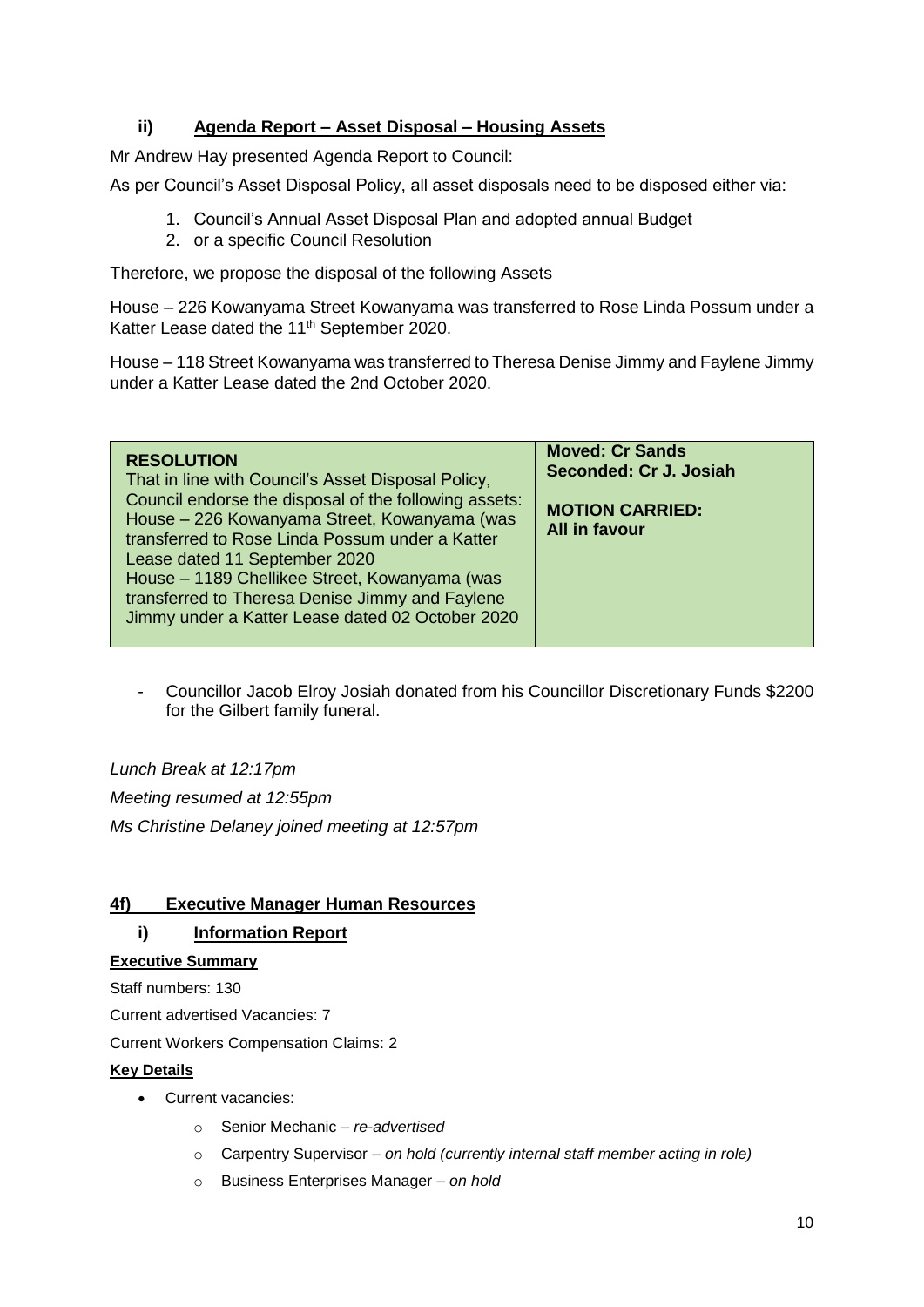- o Activities Officer *re*-*advertised*
- o Bakery Assistant *re advertised*
- o Accounts Payable Officer *(Cairns) – interviews arranged*
- o Ranger Traineeship *– advertised and interviews conducted*
- o Parks and Gardens Co-Ordinator *- (currently internal staff member acting in role)*
- New Appointments September:
	- o Grounds person/Cleaners *Gasson Teddy and Alistair Aiden*
	- o Workshop Manager *Dan Poole commenced*
	- o *Administration Officer (Workshop) – Trudi Pappin commenced*
	- o Essential Services Officer / Plumbing Apprentice Letter of Offer accepted (*David Paul)*
	- o Community and Cultural Support Workers *– Valma Lawrence and Sherima Greenwool*
	- o Women's Shelter Support Worker *– Kerri Anne Barney*
- Reasonable responses for Rangers interviews have been conducted. 2 weeks with RISE and then will be offered a casual contract (4 weeks). Traineeship to then be offered in Agriculture as relevant to their role. Once traineeship has been completed they can then be offered a position as a Ranger.
- 7 council employees attended airport training (4 local staff). Trainers were quite impressed with employees.

*Cr Stafford returned to meeting at 1:01pm*

- Forklift training – lack of documentation for identification (ID) for accredited training and as it is a high-risk course, 100 points of ID is required.

## **Action Item**

EMHR to organise Births/Deaths/Marriages to visit community

*Ms Delaney left meeting at 1:25pm*

### **4d) Executive Manager Roads, Infrastructure and Essential Services**

### **i) Information Report**

#### **Works –Roads**

The Roads Crew have completed all works on Topsy, South Mitchell, Landing, Pormpuraaw Roads and the National Park. The Road Crew is currently working on Shelfo Rd and has approximately 13km to go of heavy formation grading.

The 3 QRA funded Betterment projects on Shelfo Road have commenced with 3 causeways being built at 7 meters wide and 30 meters long. These causeways are being built to reduce damage to the road surface over the wet season. These projects are due for completion by the end of October.

Sand is currently being delivered from the stockpile at the Mitchell River to the batching plant. This process will take about 3 weeks to complete.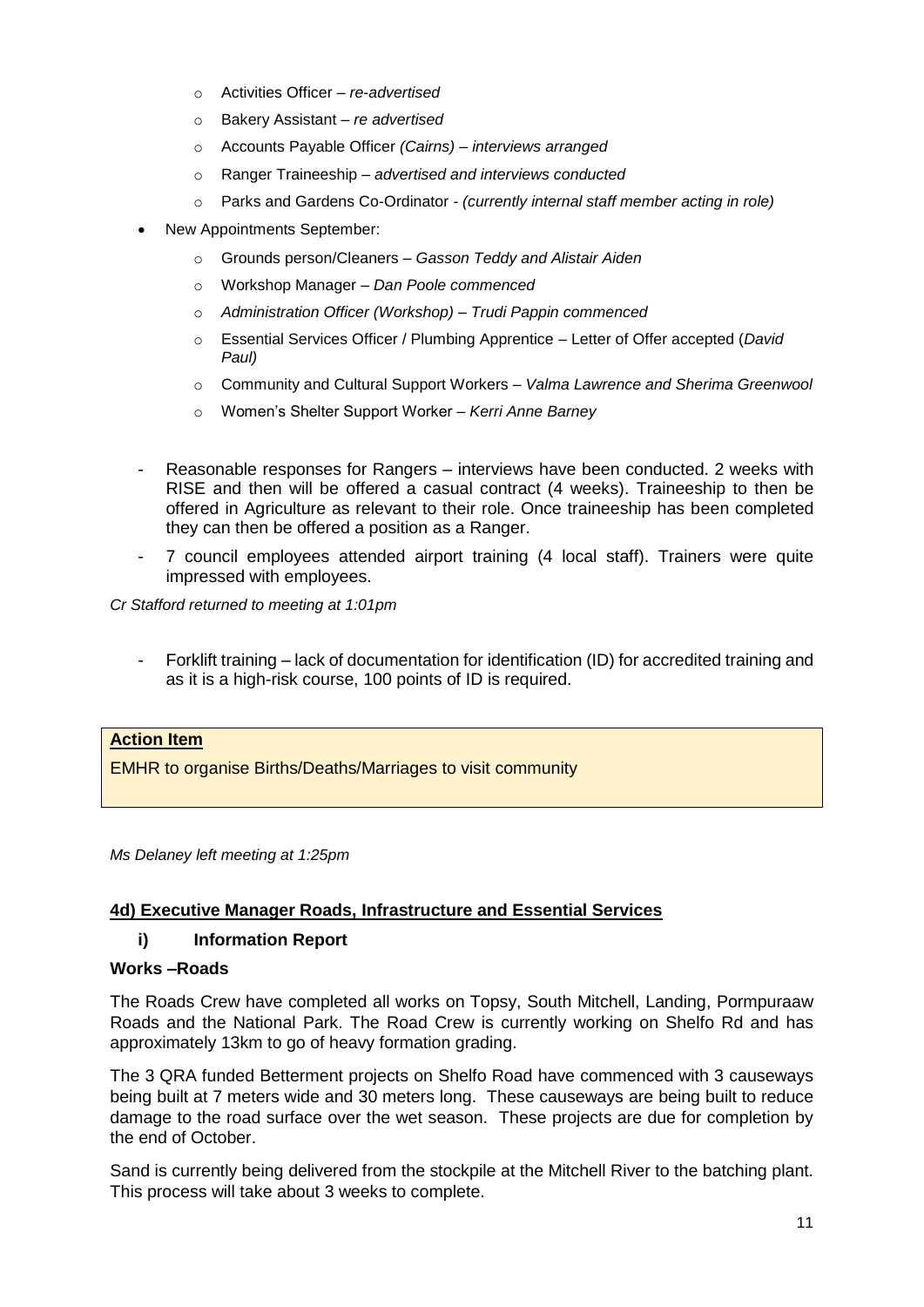The QRA are due for another site visit to inspect the road works completed in early November and we have already started the process of acquitting this year's road works. *Once completed Kowanyama will be the first Council in Queensland to complete the 2020 DRFAR Roads Program*.

Financial claims are up to date, and we expect to complete all road works on about the  $20<sup>th</sup>$ November 2020. Works during this time are very important given delays that can be experienced due to the wet season fast approaching.

### **Rangers**

Rangers are out on country, performing weed and fire management, as vehicles allow.

Also, the Rangers have returned to the Oriner's outpost to continue land management activities.

Oriner's Rangers were busy controlling/extinguishing fires and re-establishing firebreaks recently, in coordination with Olkola Rangers.

### **Parks & Gardens**

Parks and gardens team are working tidying and cleaning throughout community, along with maintaining the market garden and propagating seeds for future planting. This has not changed from last month, Gaven Young, Parks & Garden Coordinator has left the community which has provided an opportunity for Evans Josiah to step up in a supervisory role until the vacant Coordinator role is resolved. In the meantime, Council is advertising the Coordinator vacancy.

## **Animal Control**

Animal control is putting up notices for pet dogs to be locked up and coming up, Animal Control will be collecting street dogs for relocating.

Interviews have started for the recently advertised Ranger positions, also 8 (Locals) Council Staff will next month be attending a snake handling course in Weipa. Council is in the process of broaching Tropical Health for funding assistance with a new Animal Control vehicle.

# **Building Services**

Bevan Klein has commenced as Building Services Manager with Council, while Jason Zahn is acting in the stead of Carpentry Supervisor until the 20/10/2020.

From the 21/10/2020 David Raymond will be acting in the position of Carpentry Supervisor, for one month. During this time David will be mentored and supported by the Building Services Manager.

Programmed and reactive maintenance continues, with various contractors and Council staff undertaking these tasks. This will be a key driver for the development of future maintenance programs for all Council owned housing and buildings.

Contractors continue several housing upgrades which is managed by Council, on behalf of Qbuild. Qbuild have expressed their satisfaction regarding the Contract Management.

We a currently looking at various opportunities to up skill Council staff in the Building Services area, through training and mentoring by Contractors.

Council's carpentry apprentices are undertaking apprenticeship training, while other Building Services Staff are undertaking various types of training.

Staff were provided with safety uniforms as required, using the old for new system.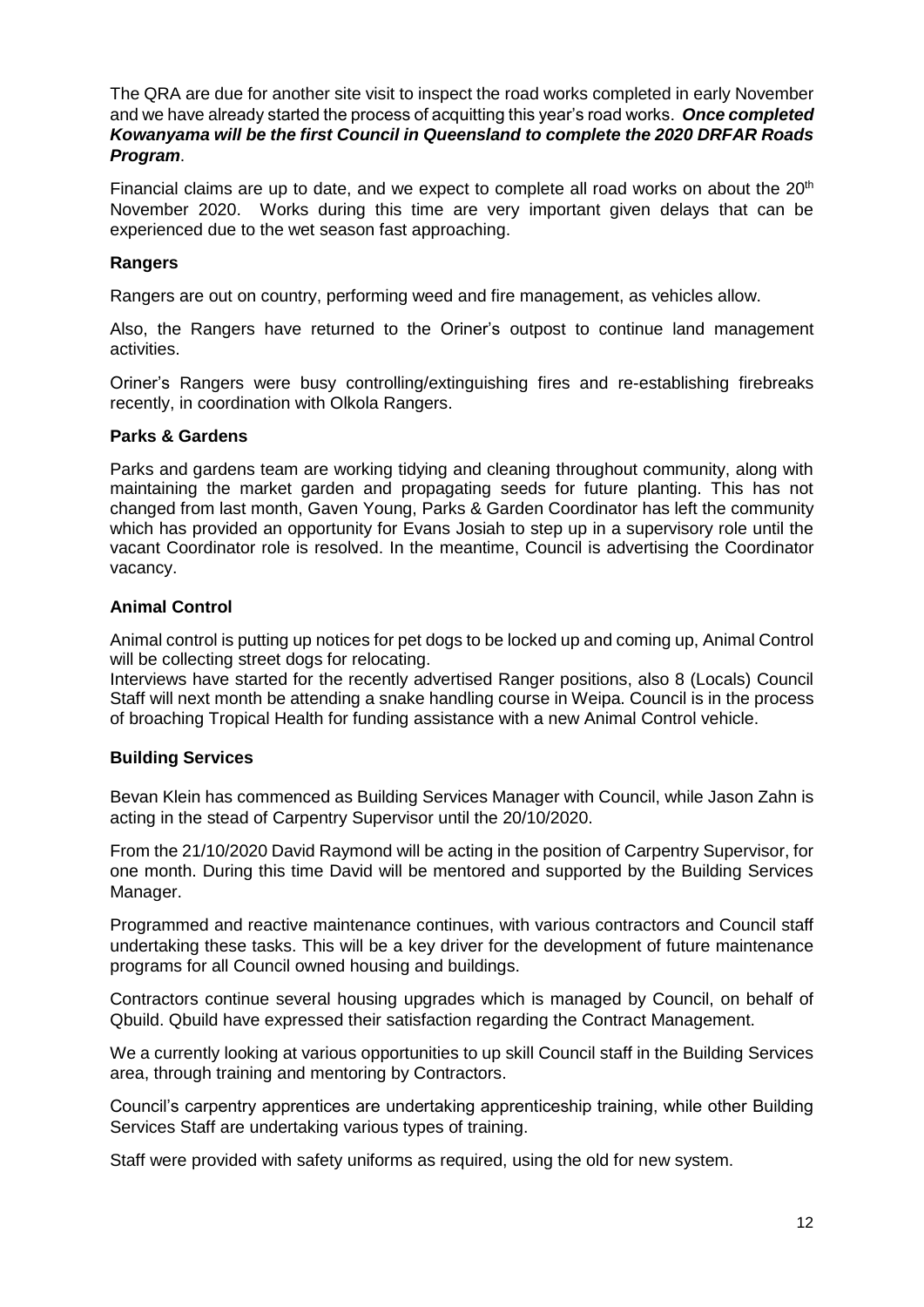Oriner's Project is underway, with some parts of the Project programmed to be completed before the wet season.

## **Projects**

### Workshop Compound:

Workshop renovation have commenced on site 6/10/2020. Demolition has been undertaken and awaiting delivery of sheds and toilet blocks for installation on site.

Family Bistro/Canteen renovation:

Contract signed & purchase order issued to Kieza Constructions. Procurement of materials and deliveries underway for the project works to commence late October.

### Wellness Centre:

Stage 1 works progressing well on site. Stage 2 works awarded to Kieza Constructions PO Issued.

New wall cladding, roofing, windows & toilet block to be installed in Stage 2.

Contractor Camp/Storage:

Ongoing discussions with CEQ and fencing storage compounds for Contractors.

Electrical Design underway for Contractors Camp. Structural Engineering RFQ issued to 3 potential consultants. Building approval to be sought & tender to be completed prior to end of year.

### Aged Care:

Works to be completed; driveway, carport, storage cover & external fencing. All works progressing well.

### **Airport**

Airport activities September 2020

Refuelling truck service and parts replacement is due next week. Training and Certification is also required for aviation refuelling.

Drainage Scrapes with a grader are scheduled for the end of this month along with a multi tyre roller to smooth the runway surface which is part of the wet season preparation.

Airport Terminal Apron Fence and Gates are now installed to complete the terminal build. Further to this a submission to Remote Airports Funding Scheme is being developed to access Federal Funding for more airport upgrades in "consultation" with the Grants Manager and DOI.

CASA provided a MAATS portal to update and upgrade the Aerodrome Manual to the new MOS139 Standards and is ongoing up until May 2021 to complete.

Airport Management Services (AMS) has undertaken the Annual Technical Inspection (ATI) with the report submitted to the Executive. The ATI was undertaken on 30 September 2020. In general, the facility, runway Shoulders and 2 coat sealed running surface are performing well according to AMS.

AMS further concluded the following critical corrective actions be undertaken:

- Removal of a tree that interferes with runway gradient as set out by Civil Aviation Safety Authority (CASA);
- Fill around the lighting mounting pits to the runway lights which exceed 25mm above ground surface and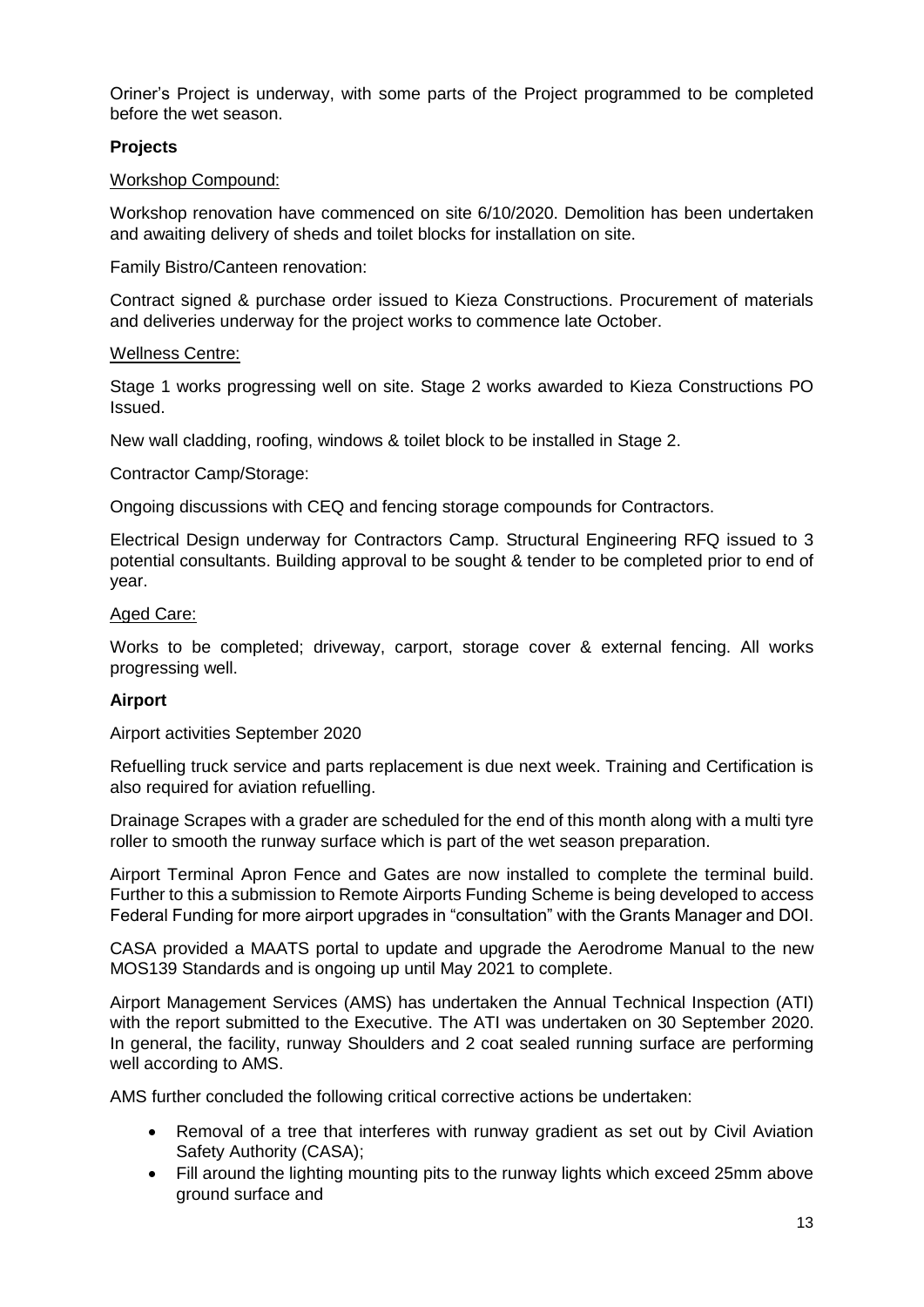• On the next repaint, ensure the runway centreline is repainted to 450mm wide;

There were a small number of observations that were considered a matter of good management or preventative maintenance and should be attended to. See also the attached ATI report by AMS.

Annual Electrical Inspection will be in progress once travel restrictions have ease for the personnel to conduct this inspection regime.

Safety and continuity of air services are the airports priority and we are looking forward to a busy next few months as Wet Season approaches, and preparations are made for this.

### **Essential Services**

As off the start of this month essential services has been very active, the workforce are engaged keeping up with work orders, have upgraded the Austek service, with two new sensor probes in each reservoir tank, also doing tests on the salt water chlorination unit, which is being trialled, is tested each day, and every Tuesday samples sent to Cairns lab for testing, on the by-product from the test tank.

After completion of the two-week trail, Essential Services will be sending all salt water chlorination results to Queensland Health for assessment/approval to bring the salt water chlorination system on line.

Throughout the salt-water chlorination trial; AUSTEK, WTF, Tropical Health North Queensland and Brad Pinches Consulting will have input for both monitoring and later automation of the salt water chlorination system.

As of last week, RPS Surveyors were here in community carrying out a detailed survey on the water main alignment from Pindi to Koltmomum Streets.

Michael Leslie is organising a fusion welding course for the Essential Services crew and any other staff interested in obtaining a ticket.

RPS are undertaking a detailed survey of sewerage pond 2 which has been syphoned of over 5 days, this will allow staff to have the empty pond costed for new liners to be installed on all ponds and some of the batters on the main pond, also plans to install strings of buoys, to reduce the effects of wave turbulence on pond batters.

Macerators for the sewer pump stations 1 (opposite school),2 (Pie shop) & 4 (near airport) have been sourced and ordered, now in the wet season, contractors will visit community to cost the maceration pump installation works to be carried out.

The landfill site is another project Council is focusing on:

- Rehabilitation of the existing site;
- Conversion of the rehabilitated site to a transfer station and
- New site for putrescible waste.

Council still providing 2 x wheelie bin kerb-side pickup per week, Officers still in the throes of site waste pushups and in conjunction with Community Development Executive Manager, implementing Containers for Change.

### **Workshop**

The light vehicle workshop is still waiting on a Senior Mechanic, this in turn slows down production on a heavy workload.

That said the Workshop Manager and 2 Apprentices still managed to successfully complete many outstanding work orders, emergency breakdowns and assist roads crew with auto electrical repairs.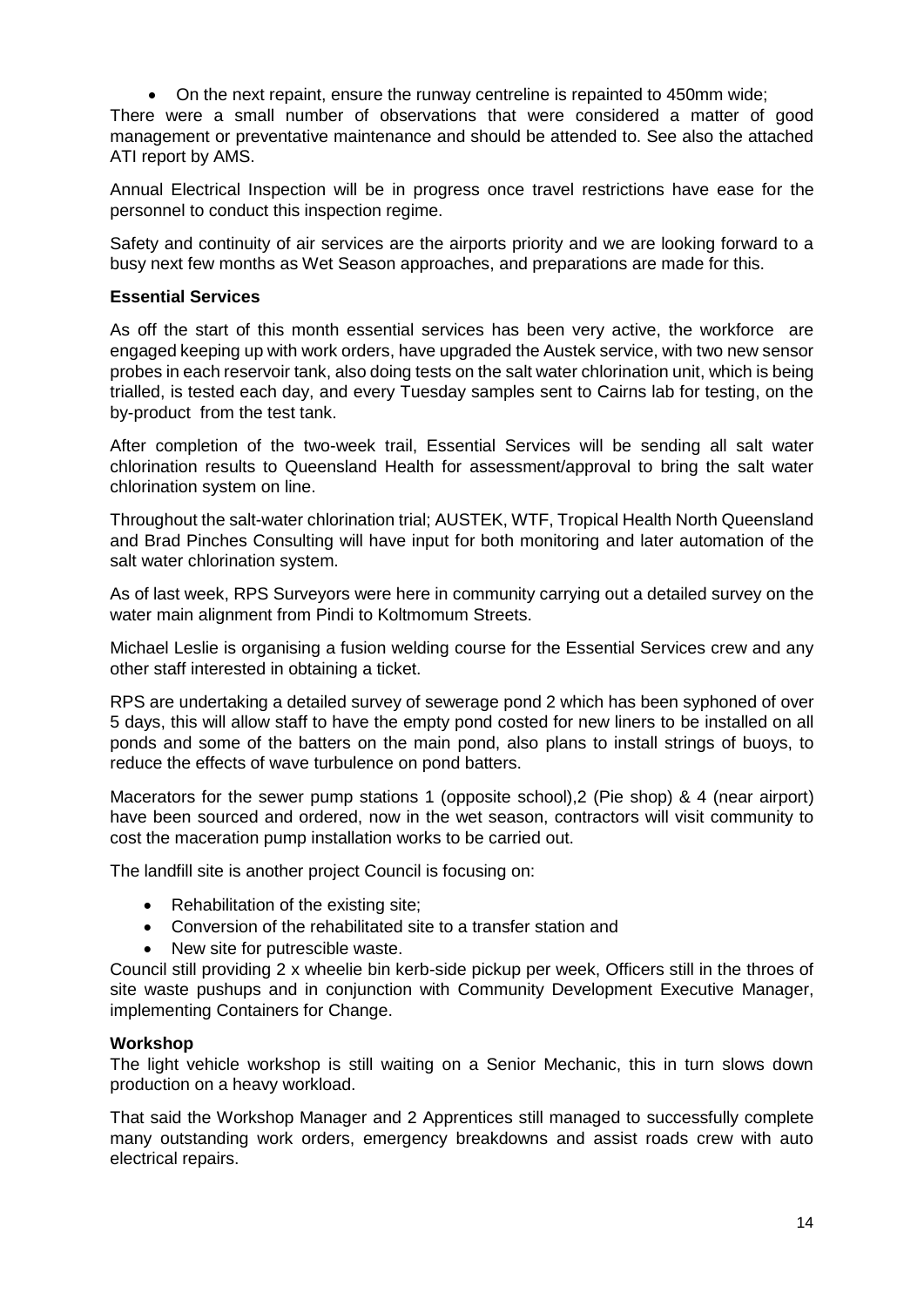The workshop stockpiled tyres for workshop operation stock. This has made a huge difference operationally as the workshop has no down time waiting for tyres.

## **Batching Plant**

The Engineering department has been focusing on replenishing materials ahead of the wet season to meet demands Councils construction program for this financial year which is expected to be  $1,000 - 1,200m<sup>3</sup>$ 

New recruit Bevan Klein, Building Services Manager will take on the management of the Batching Plant operations.

## **Action Item**

EMRIES to check which tree requires to be cut / removed at airport

## **Action Item**

EMGO to add council street clean-up to Public Meeting agenda before wet season starts

#### **Action Item**

EMRIES to check the employment of local residents on building sites with contractors (i.e.: Barto's, Kieza etc)

#### **Action Item**

EMRIES to liaise with Viv Sinnamon on a new name for the Wellness Centre, Men's Shed and Women's Meeting Place

### **ii) Agenda Reports**

Mr David McKinley presented the agenda reports to Council:

### **1. Northern Refuelling – Sole Supplier**

Council owns and operates a JetA1 refueling vehicle that is utilized to decant into aircraft on the taxi way. Whilst the truck is in good operating condition, the refueling equipment on the decanting vehicle need servicing maintenance and repair to meet safety operating standards as set out in the Australian Dangerous Goods Code (ADG Code).

Recently Council officers broached 2 companies; Northern Refueling Maintenance and NQ Petro Pty Ltd staff to assess works needed to bring the aerodrome decanting vehicles fueling system to specification.

The scope the quotes were to be based on was as follows:

- Maintenance including meter calibrations and
- Hydrostatic testing of truck.

NQ Petro Pty Ltd have not returned a quote to Council despite repeated attempts by the Workshop Staff to solicit a quote from NQ Petro Pty Ltd.

Northern Refueling Maintenance Pty Ltd have come back to Council with a quote in response to the earlier scope.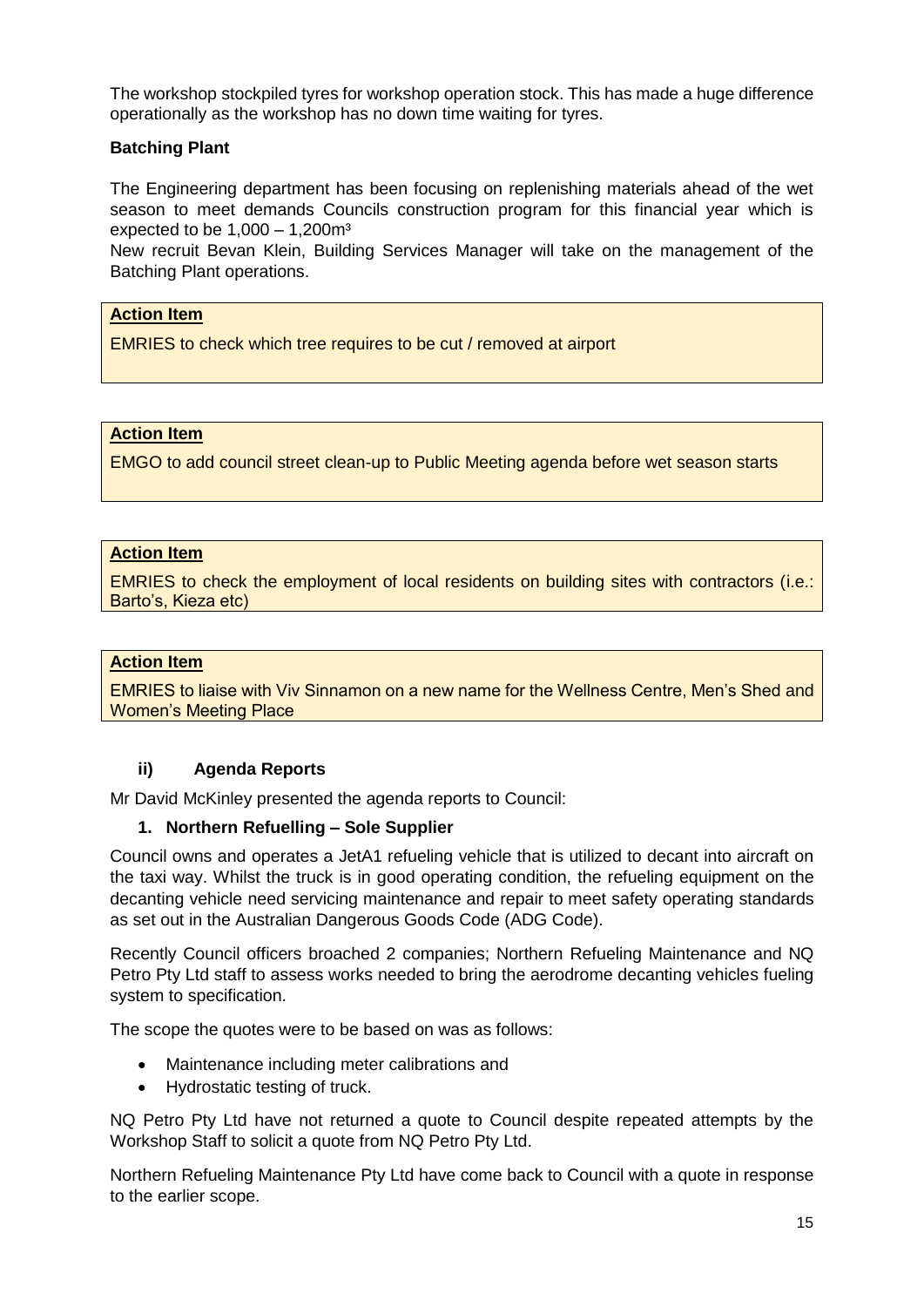# **Considerations**

Time is of the essence, as there has been little or no maintenance to the refuelling truck for some years.

Also finding Aviation fuel professionals is problematic given that this is a specialised field.

## **Financial**

There is financial convenience in having engaged Northern Refuelling Maintenance Pty Ltd from the point of view, this Companies deployment would happen over the coming weeks;

Total cost to Council for the utilization of Northern Refuelling Maintenance Pty Ltd is \$17,153.94 GST Incl.

| <b>RESOLUTION</b><br>In accordance with section 235 (a) of the Local<br>Government Regulation 2012, it is requested that<br>Elected members endorse Council entering a one-off<br>sole supplier arrangement with Northern Refuelling<br>for \$17,153.94 GST incl. The total cost covers the<br>repairs and maintenance to the aerodrome refuelling<br>truck decanting system. | <b>Moved: Cr Bernard</b><br>Seconded: Cr J. Josiah<br><b>MOTION CARRIED:</b><br><b>All in favour</b> |
|-------------------------------------------------------------------------------------------------------------------------------------------------------------------------------------------------------------------------------------------------------------------------------------------------------------------------------------------------------------------------------|------------------------------------------------------------------------------------------------------|
|-------------------------------------------------------------------------------------------------------------------------------------------------------------------------------------------------------------------------------------------------------------------------------------------------------------------------------------------------------------------------------|------------------------------------------------------------------------------------------------------|

# **2. Peters ATV and Warpac Trailers**

Council owns and operates both the Rangers ATV (ZZLABA) and Tandem Trailer, both items due to ongoing neglect and poor maintenance regime needed maintenance/repair. Council attempted to get multiple quotes, however; in practice this proved to be challenging beyond value for money due to the transport logistics and associated costs. Council requires these fleet items to meet ongoing community service obligations. Both these items have been costed against Working on Country.

*Mr. Kevin Bell left meeting at 2:05pm and returned at 2:10pm*

| <b>RESOLUTION</b><br>In accordance with section 235 (a) of the Local<br>Government Regulation 2012, it is requested that<br>Elected members endorse Council entering a one-off<br>sole supplier arrangement with:<br>1. Peters ATV & Outdoor Power Equipment for the<br>repairs to the council owned Rangers ATV<br>(ZZLABA) \$6,736.50 GST incl; and<br>2. Warpac Trailer, for the repairs to the council<br>owned tandem trailer (573UBP) \$5,50.00 GST<br>incl | Moved: Cr J. Josiah<br><b>Seconded: Cr Stafford</b><br><b>MOTION CARRIED:</b><br><b>All in favour</b> |
|-------------------------------------------------------------------------------------------------------------------------------------------------------------------------------------------------------------------------------------------------------------------------------------------------------------------------------------------------------------------------------------------------------------------------------------------------------------------|-------------------------------------------------------------------------------------------------------|
|-------------------------------------------------------------------------------------------------------------------------------------------------------------------------------------------------------------------------------------------------------------------------------------------------------------------------------------------------------------------------------------------------------------------------------------------------------------------|-------------------------------------------------------------------------------------------------------|

### **4e) Executive Manager Community Services**

# **i) Information Report**

**Over View:** September has seen lots of exciting developments with in development of Social infrastructure and programs services for the community services business unit. Works are nearing completion on the community Centre with plans to be functional prior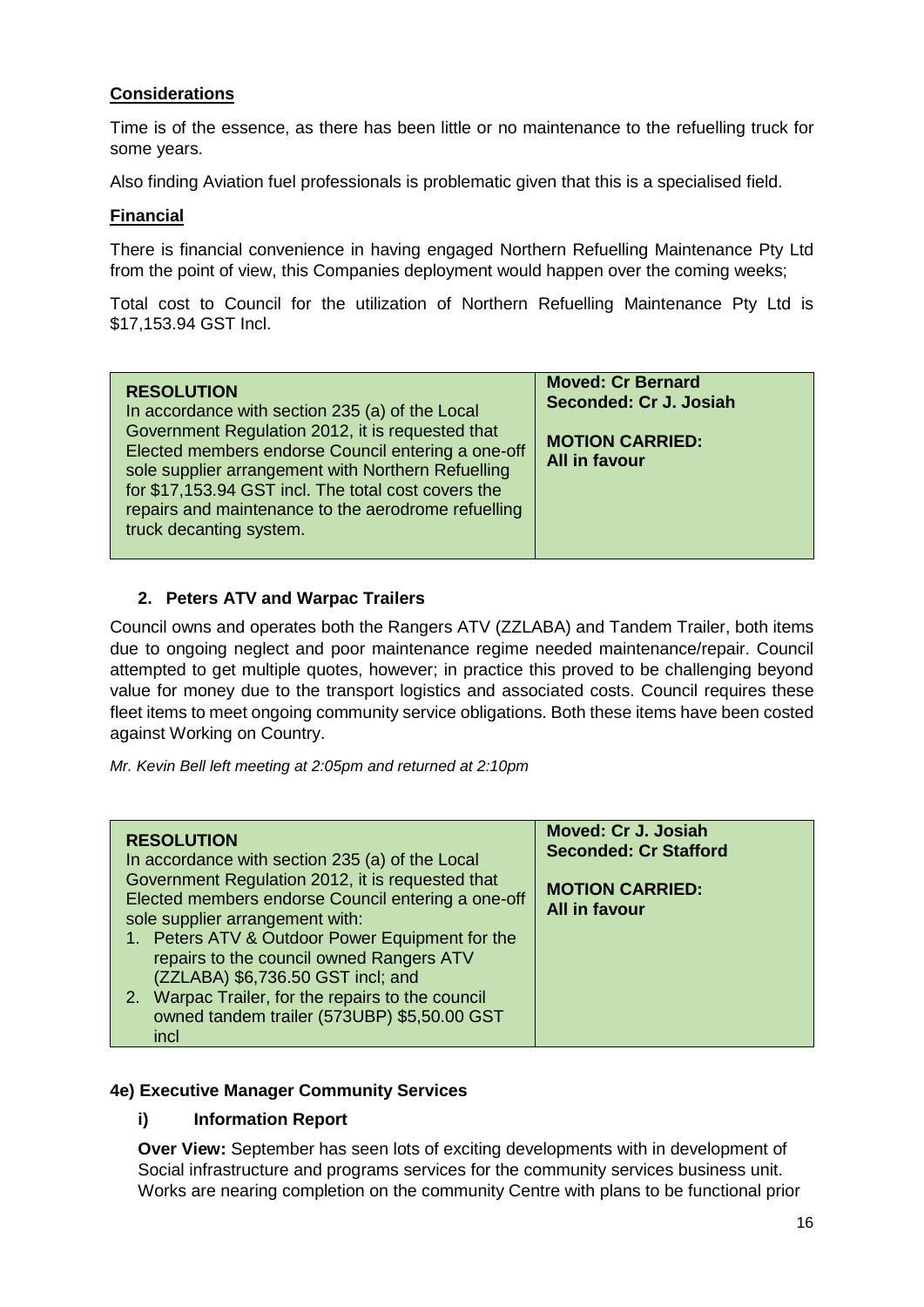to the wet season. Aged Care is at 85% completion with staff set to move into the new office in the coming weeks. The Multipurpose Centre upgrades are into final stages and

as a result, the building is looking fantastic. Consultation has been completed with the Kowanyama Women's Group and drawings have been approved for Stage 1 of the Kowanyama Women's Meeting Place with the business case being developed for future stages.

# **Aged Care:**

The new gazebo has been a huge success. It has really helped the people staying at the centre to get up and go outside.

The new toilet block is close to being finished. The new fencing has also stopped the dogs, bulls and horses from entering.

#### **Action Item**

EMCS to speak with HACC staff regarding transport for the elderly from the canteen in the afternoons

# **Women's Services:**

- Five (5) service users and one (1) child were accommodated in the month of September KWS.
- One service user and her child were flown out courtesy of the Kowanyama Aboriginal Shire Council (KASC). Service user and child were subjected to Domestic Family Violence (DFV) here in community and were referred to us by QHealth (Mental Health). KWS in conjunction with both QHealth and Apunipima worked in collaboration for the best interest of service user her unborn child and child were evacuated from community accordingly.
- Kowanyama Women's Group Meeting had for meetings on the 02/09/2020 at the Kowanyama Women's Shelter 09/09/2020 at the MPC 16/09/2020 at the MPC

23/09/2020 at the Kowanyama HACC (BBQ with the elders that reside at the (HACC). Kowanyama Women's Group is trying to access all community service buildings within Kowanyama to hold their meetings. (Rotation is good)

• We have two (2) new employees Community Cultural Support Workers for the Kowanyama Women Services Hub (KWSH). These women commenced with the KWSH on the 23/09/2020.

We are now looking for a Kunjen woman to become part of the KWSH team.

- Kowanyama Women's Services Coordinator (KWSC) meet with the Minister of Child Safety Youth and Women and Domestic & Family Violence Prevention the Hon. Di Farmer on the 24/09/2020 at her Brisbane office. (KWSC) presented the Minister Di Farmer with a KASC Sports and Recreation shirt to say thank you of recognising the efforts of KASC Community Services Sector in promoting Child Protection Week on the 11/09/2020.
- 30 service users accessed KWS for CBS in the month of September.

### **Centrelink:**

Centrelink agents continue to deliver services for community, Training is planned for early in the New Year for all agents with the department of human services.

### **Sports & Recreation:**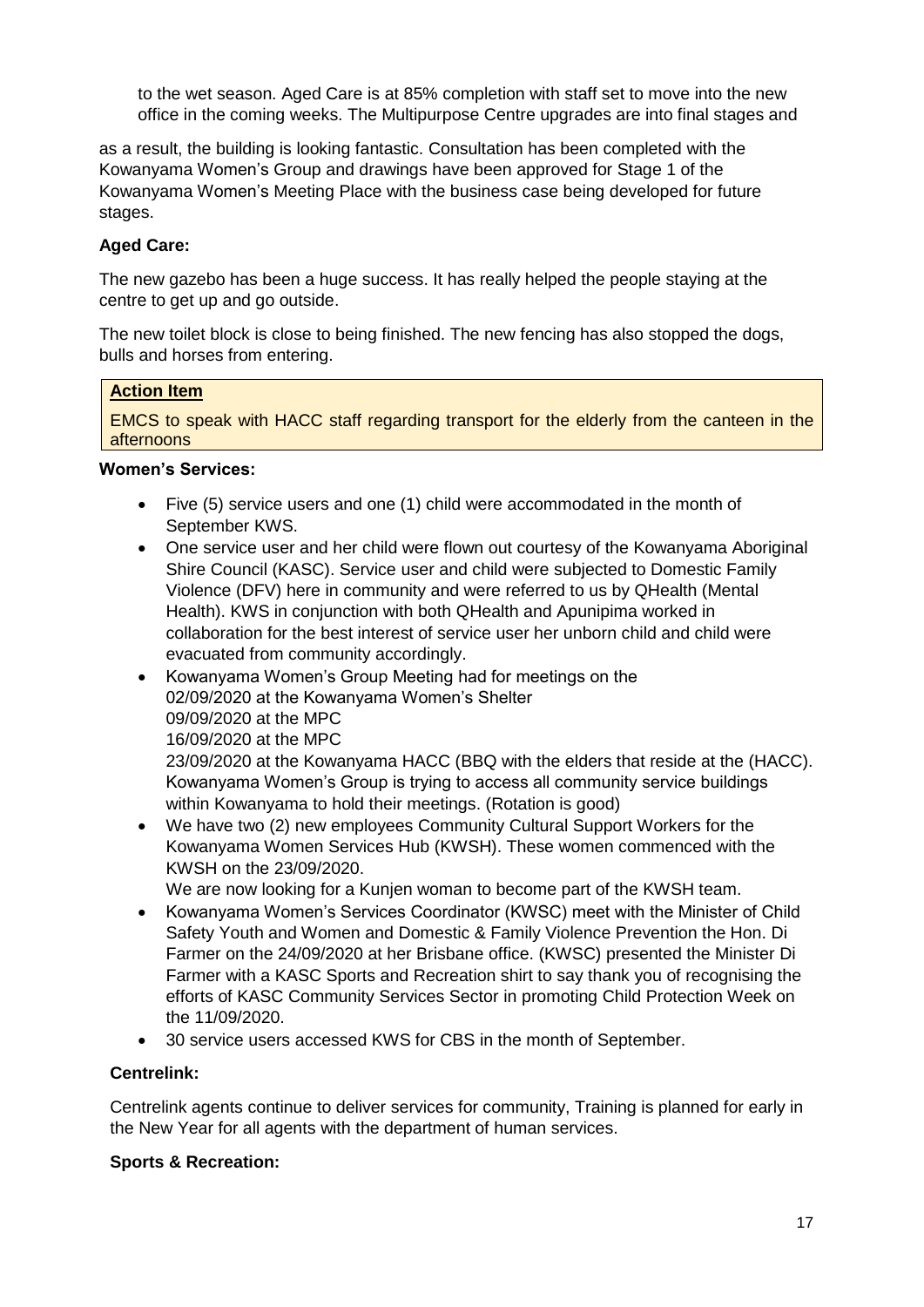September kicked off with Child Protection Week working with Kowanyama State School to provide awareness around this area. Our Women's Services Coordinator, Ani Seruvatu, Councillor, Elroy Josiah and Community Services Executive Manager, Kevin Bell attended Kowanyama State School to present awards to students walking in these respectful footsteps in and outside of school.

Term 3 school holidays. Two weeks of jam-packed sun, fun and exhaustion. On Country at Shelfo and Topsy.

Providing opportunities for kids to have a play amongst their own peers outside of community to create better relationships to build a stronger footprint for the future of Kowanyama.

Over 100+ kids/adults doing on country activities such as fishing, dragging and the usual fun of footy in the knee-high waters of Shelfo.

MPC ran well into the evenings hosting a variety of multi sports and discos.

Staff worked extremely hard to make sure kids/youth were well occupied this month.

Shade sails went up this month creating a cooler time for all at the local pools.

### **Playgroup:**

Beginning to see the return of flow in our space. Both manager and staff are working closely with staff from regional office to embed early years learning frameworks and practices into services to assists with transition to Kindy and pre-prep.

- End of year function looking at acquiring a mechanical bull.
- Looking for sponsors have asked contractors, sports & recreation club etc
- There were no fishing comps or rodeo's etc this year so will be good to have an end of year function for community.
- NAIDOC next year cultural time. Will be a community run week. Kids not at school but out on country learning with elders.
- Dancers and band to attend community.

#### **Action Item**

EMRIES to check progress on new stove for 432 Kowanyama Street – request has been sent to Building Services

## **Action Item**

EMRIES to check progress on 364 Chellikee Street – pole out front was damaged by bull and required to be fixed for tenant

#### **5) Closed Business**

| <b>RESOLUTION - Closed Business</b>                                                                                            | <b>Moved: Cr Sands</b><br><b>Seconded: Cr Bernard</b> |  |  |
|--------------------------------------------------------------------------------------------------------------------------------|-------------------------------------------------------|--|--|
| That Council moved into Closed Business pursuant to<br>section 254J(3)(e) of the Local Government Act at<br>2:39 <sub>pm</sub> | <b>MOTION CARRIED:</b><br>All in favour               |  |  |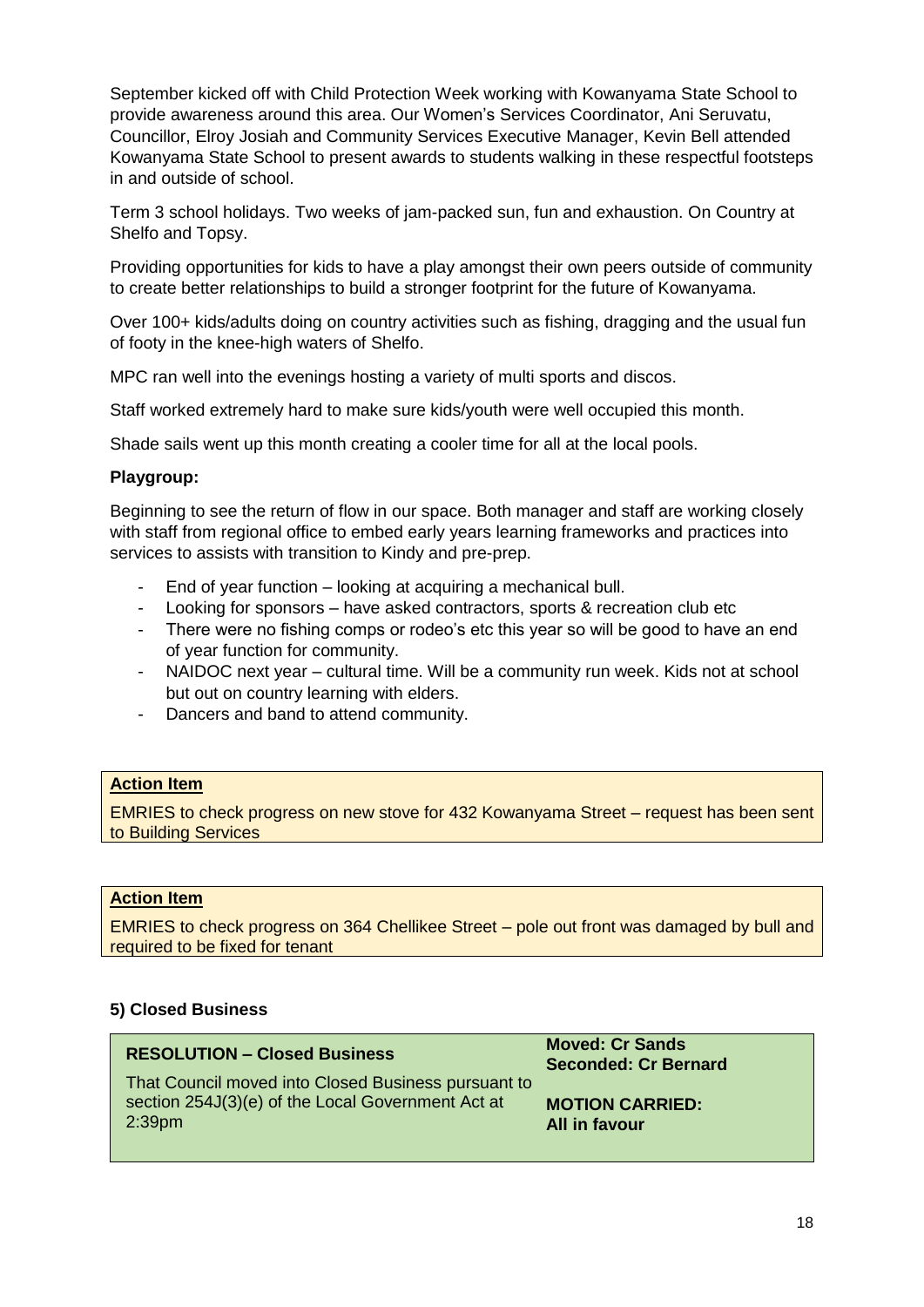Cr Stafford left meeting at 2:45pm due to Conflict of Interest.

Cr J. Josiah left meeting at 2:45pm due to Conflict of Interest

**RESOLUTION – Closed Business**

**Moved: Cr Bernard Seconded: Cr C. Josiah**

That Council moved out of Closed Business at 3:28pm

**MOTION CARRIED: All in favour** 

## **Action Item**

EMGO to find out whether Kowanyama Cattle Company is recognized under the Kowanyama Native Title determination

# **Action Item**

EMGO to find out whether Mayor Sands has a conflict of interest pertaining to the Kowanyama Cattle Company

## **Agenda Report – Canteen Repayment**

Dr Chris McLaughlin presented Agenda Report to Council:

### **RESOLUTION**

- 1. That Council resolve to write-off up to 40% of the Debt owed to it by Kowanyama Sport and Recreation Association Inc (KSRA) pertaining to unpaid rent on the Canteen Premises, on the condition that the KSRA:
	- a. agrees to enter into a new lease with Council as DOGIT Trustee, on terms acceptable to Council; and
	- b. complies with the conditions set out in the repayment arrangement.
- 2. That Council delegate authority to the Chief Executive Officer to negotiate terms acceptable to Council for the KSRA lease and repayment arrangement.
- 3. That upon the Chief Executive Officer being satisfied with the negotiated terms of the lease and repayment arrangement, Council make a recommendation to the DOGIT Trustee to grant a lease to KSRA.

**Moved: Cr Sands Seconded: Cr Bernard**

**MOTION CARRIED: All in favour**